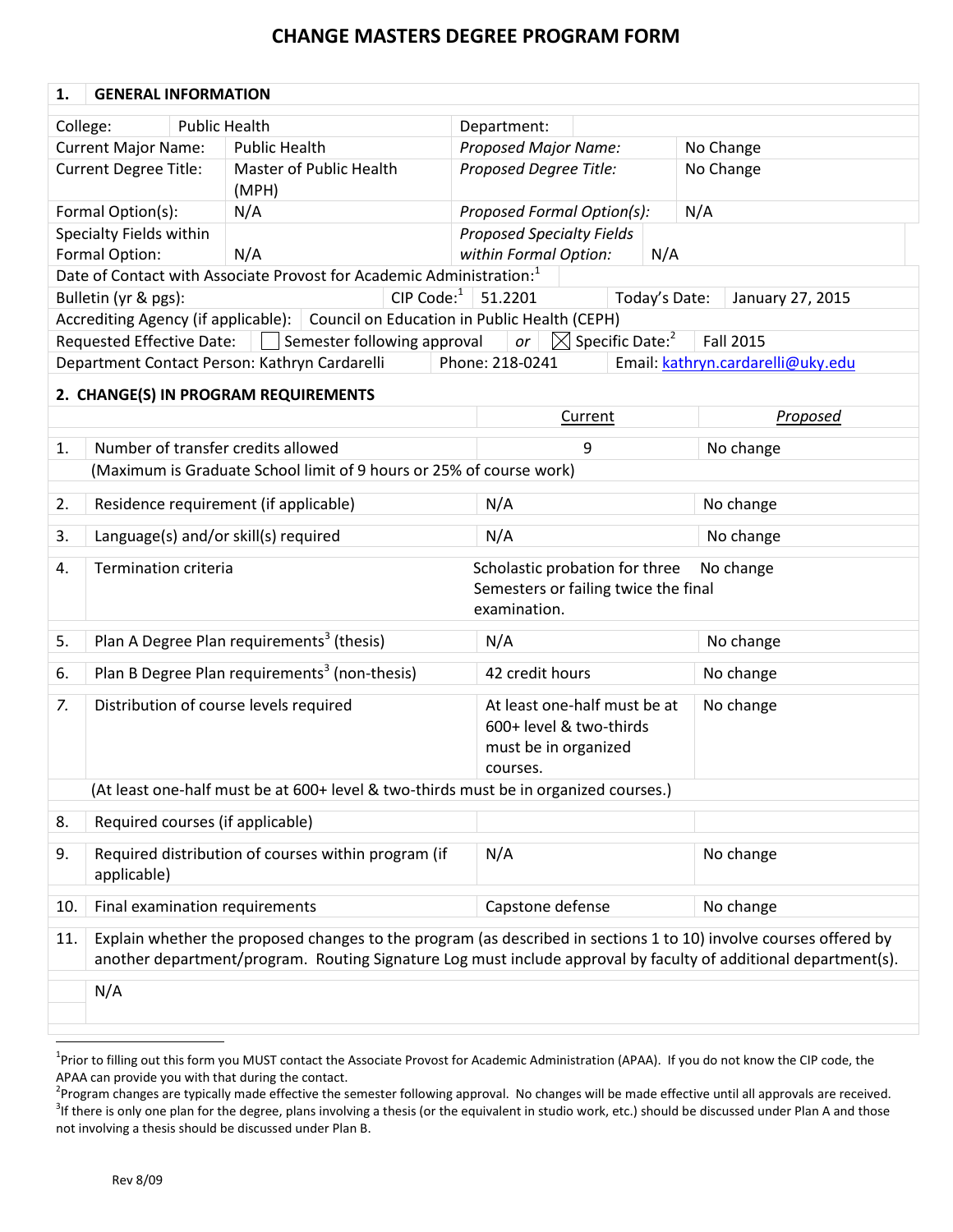### **CHANGE MASTERS DEGREE PROGRAM FORM**

| 12. | List any other requirements not covered above.                                                                                                             |
|-----|------------------------------------------------------------------------------------------------------------------------------------------------------------|
|     | Certified in Public Health exam                                                                                                                            |
|     |                                                                                                                                                            |
| 13. | Please provide a rationale for changes. If the rationale involves accreditation requirements, please include specific<br>references to those requirements. |
|     | At the January 2015 Administrative Council meeting in the College of Public Health, the council voted to recommend                                         |
|     | to Academic Affairs Council and Faculty Council that the CPH exam be removed as a requirement for MPH students.                                            |
|     | The recommendation was derived from a survey of alumni who had taken the CPH exam to assess the perceived                                                  |
|     | utility and value of the CPH credential. A majority of the responding alumni did not perceive the CPH credential as                                        |
|     | providing a competitive edge in seeking employment. Furthermore, respondents indicated that most employers did                                             |
|     | not recognize the certification. Due to the responses the College received, the Administrative Council believes                                            |
|     | resources would be better applied to other student-centric programs than to require the exam for future MPH                                                |
|     | cohorts.                                                                                                                                                   |

At the January 2015 Administrative Council meeting in the College of Public Health, the council voted to recommend to Academic Affairs Council and Faculty Council that the CPH exam be removed as a requirement for MPH students. The recommendation was derived from a survey of alumni who had taken the CPH exam, sparse national support for such an exam, none of our peer institutions require their students to take the exam, no definitive evidence that having this credential (passing the exam) makes a difference in hiring practices, and hence no additional value gained for the extra cost (to either students or the program) of the exam. The Administrative Council believes resources would be better applied to other student-centric programs than to require the exam for future MPH cohorts.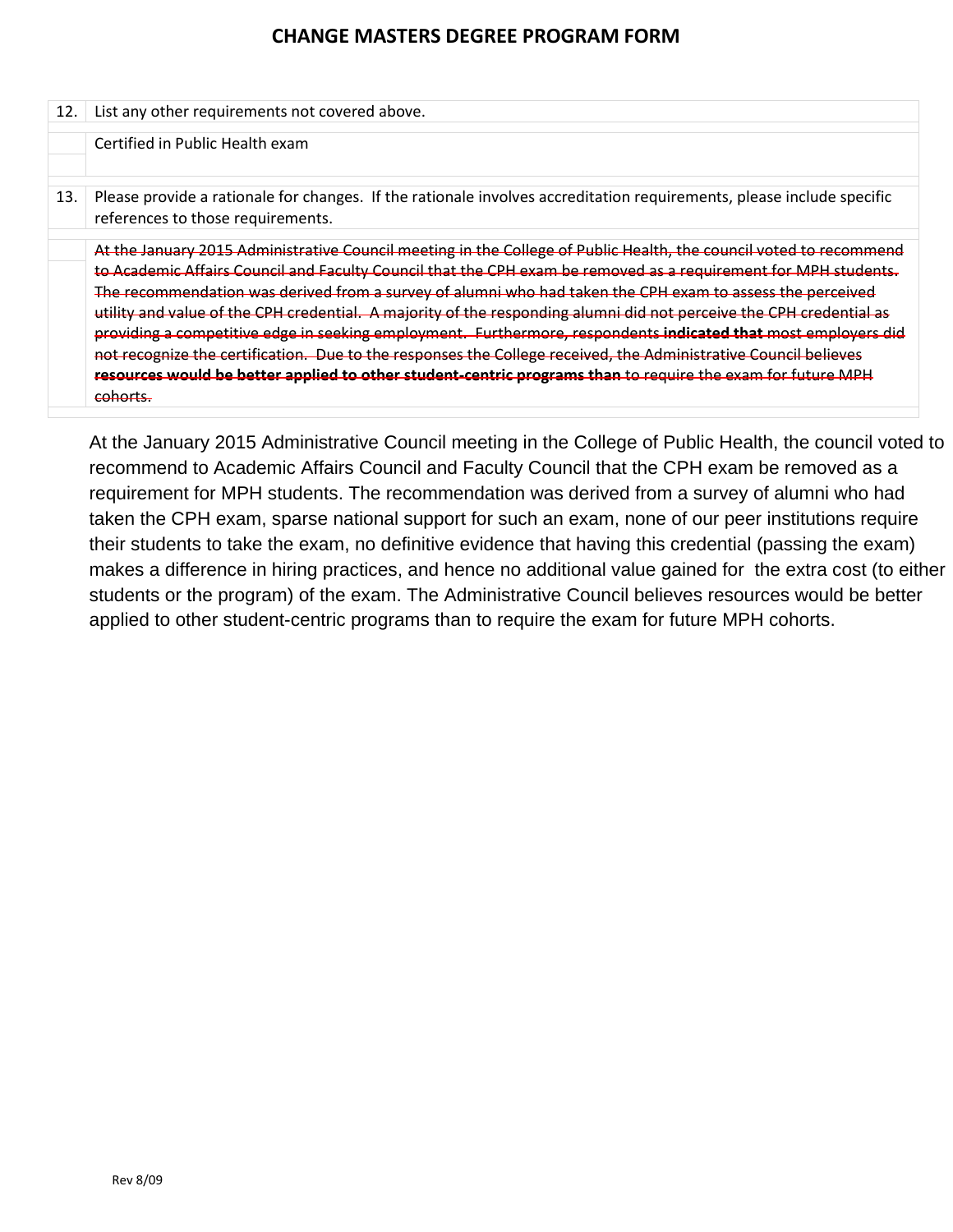### **SIGNTURE ROUTING LOG**

### **General Information:**

Proposal Name: MPH Program Change

Proposal Contact Person Name: Andrea Perkins Phone: 218-2021 Email: andrea.perkins@uky.edu

### INSTRUCTIONS:

Identify the groups or individuals reviewing the proposal; note the date of approval; offer a contact person for each entry; and obtain signature of person authorized to report approval.

### **Internal College Approvals and Course Cross-listing Approvals:**

| <b>Reviewing Group</b>            | Date Approved | <b>Contact Person (name/phone/email)</b>                   | <b>Signature</b> |
|-----------------------------------|---------------|------------------------------------------------------------|------------------|
| <b>Academic Affairs Committee</b> | 3/12/15       | John Watkins/218-0240/john.watkins@uky.edu                 |                  |
| <b>Faculty Council</b>            | 3/25/15       | Steve Fleming/218-2229/steven.fleming@uky.edu              |                  |
| Academic Dean-Public Health       | 3/26/15       | Kathryn Cardarelli/218-<br>0241/Kathryn.cardarelli@uky.edu |                  |

### External-to-College Approvals:

| Council                             | Date<br>Approved | <b>Signature</b>                  | <b>Approval of</b><br>Revision <sup>6</sup> |
|-------------------------------------|------------------|-----------------------------------|---------------------------------------------|
| Undergraduate Council               |                  |                                   |                                             |
| Graduate Council                    | 5/7/15           | Roshan Nikou                      |                                             |
| <b>Health Care Colleges Council</b> | 4/21/15          | Pam Stein                         |                                             |
| Senate Council Approval             |                  | <b>University Senate Approval</b> |                                             |

### Comments:

 $^6$  Councils use this space to indicate approval of revisions made subsequent to that council's approval, if deemed necessary by the revising council.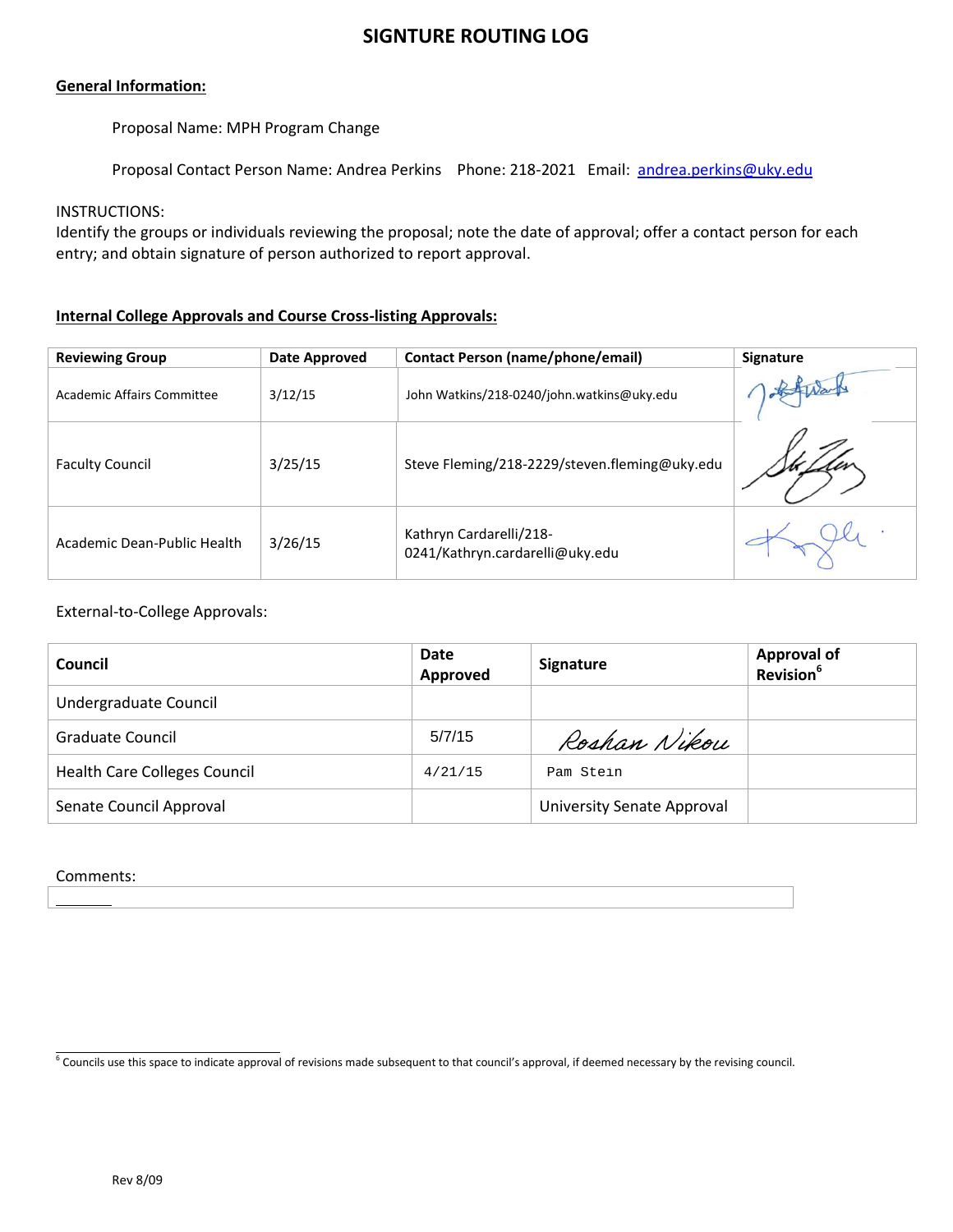# Assessing the CPH Credential

Katie Cardarelli

January 14, 2015

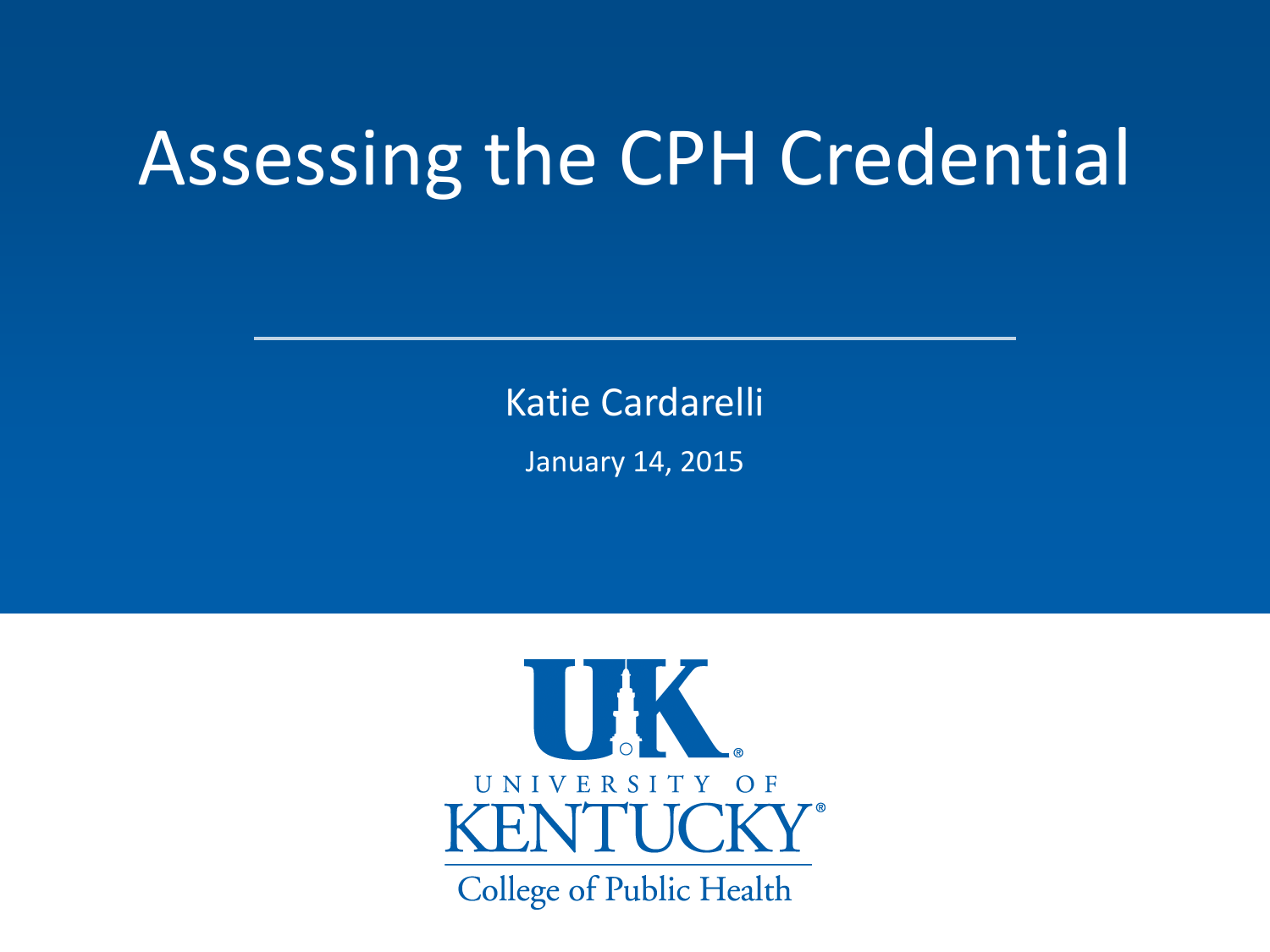## Purpose

- To assess the value of the CPH certification.
- We sought to hear from alumni who have obtained the certification to see if the credential benefited them or made no difference in their job search or in the advancement of their careers.

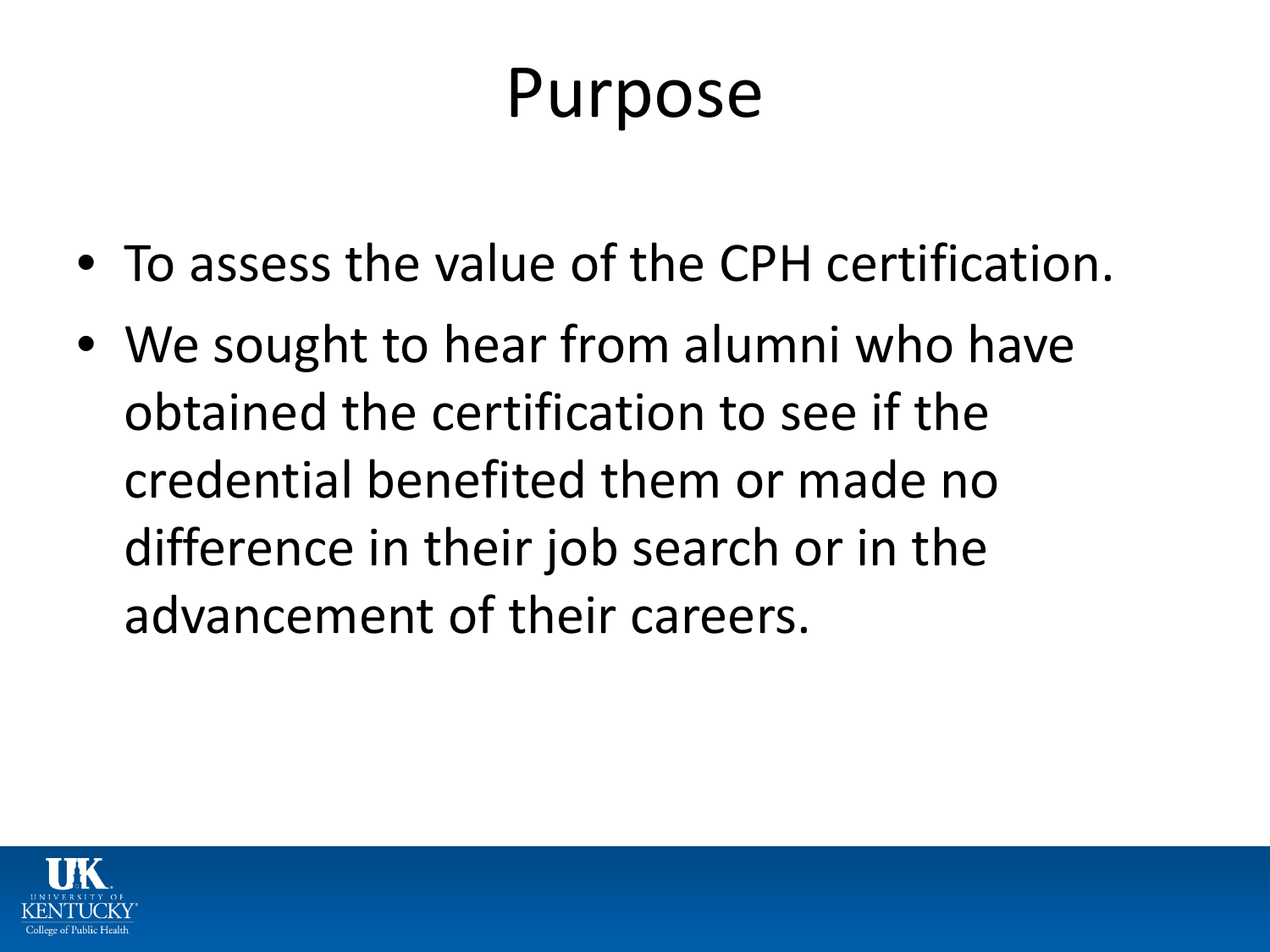# Population

- 49 alumni: graduates from 2010-2014 who registered for the CPH exam
- The list only goes back to 2010 because that's the year the college started paying for the exam; so, that's when we had a mechanism for tracking students who expressed an interested in having the college pay for their exam.
- Prior to 2010, an alumnus would have had to have taken the exam and reported it back to the college, which either did not happen or was not tracked.

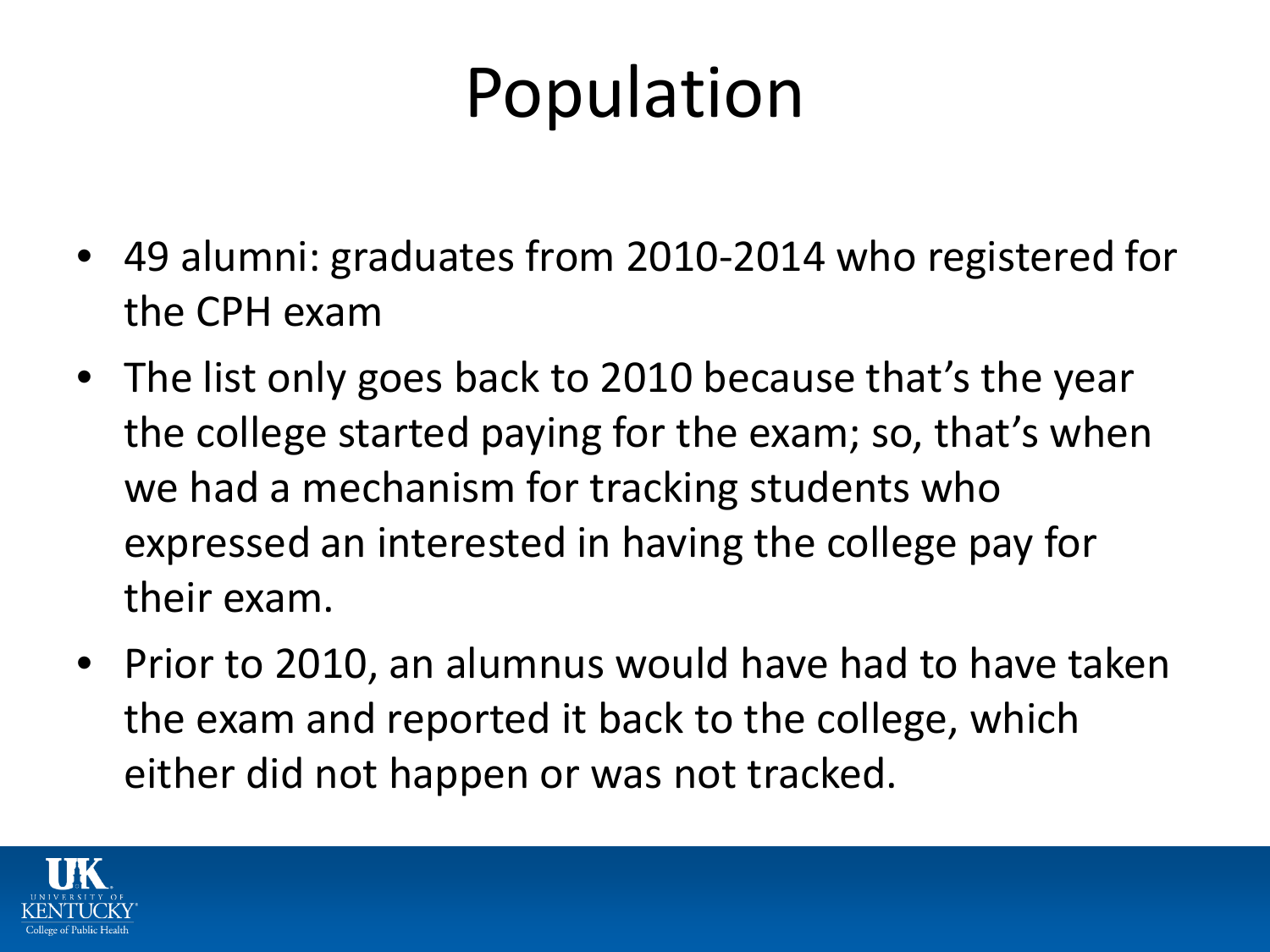# Methods

- Alumni received an e-mail from Scot McIntosh on 12/04/14 asking them to complete a brief survey that would be used to assess the value of the CPH. A link to the Qualtrics online survey was included in the e-mail.
- A reminder e-mail was sent to the same list of alumni on 12/10/14. The e-mail thanked those who had already completed the assessment and urged those who had not to consider completing it.
- The survey was closed on 12/17/14.

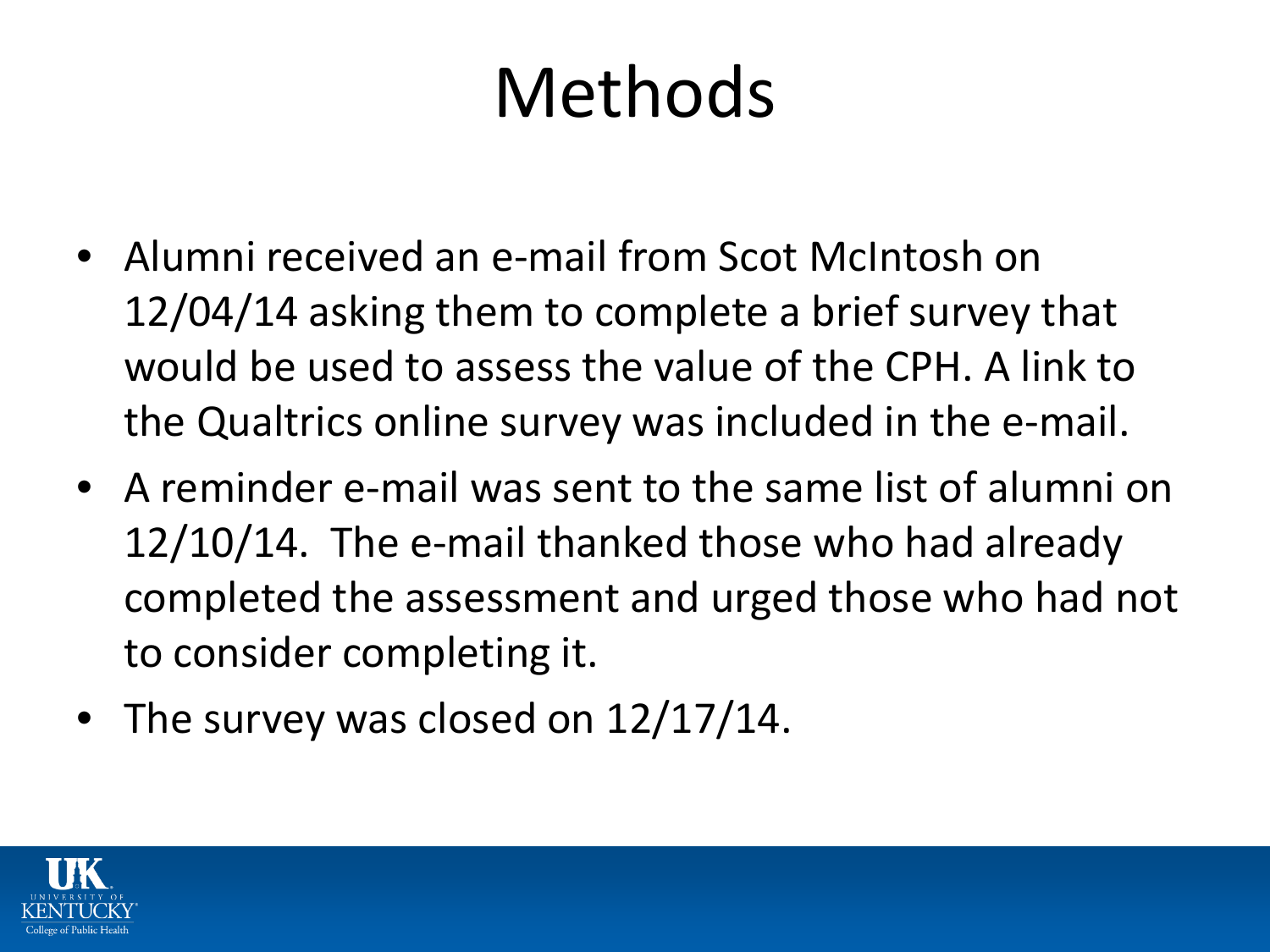Alumni were asked to indicate their level of agreement with statements pertaining to the CPH credential.

## **RESULTS**

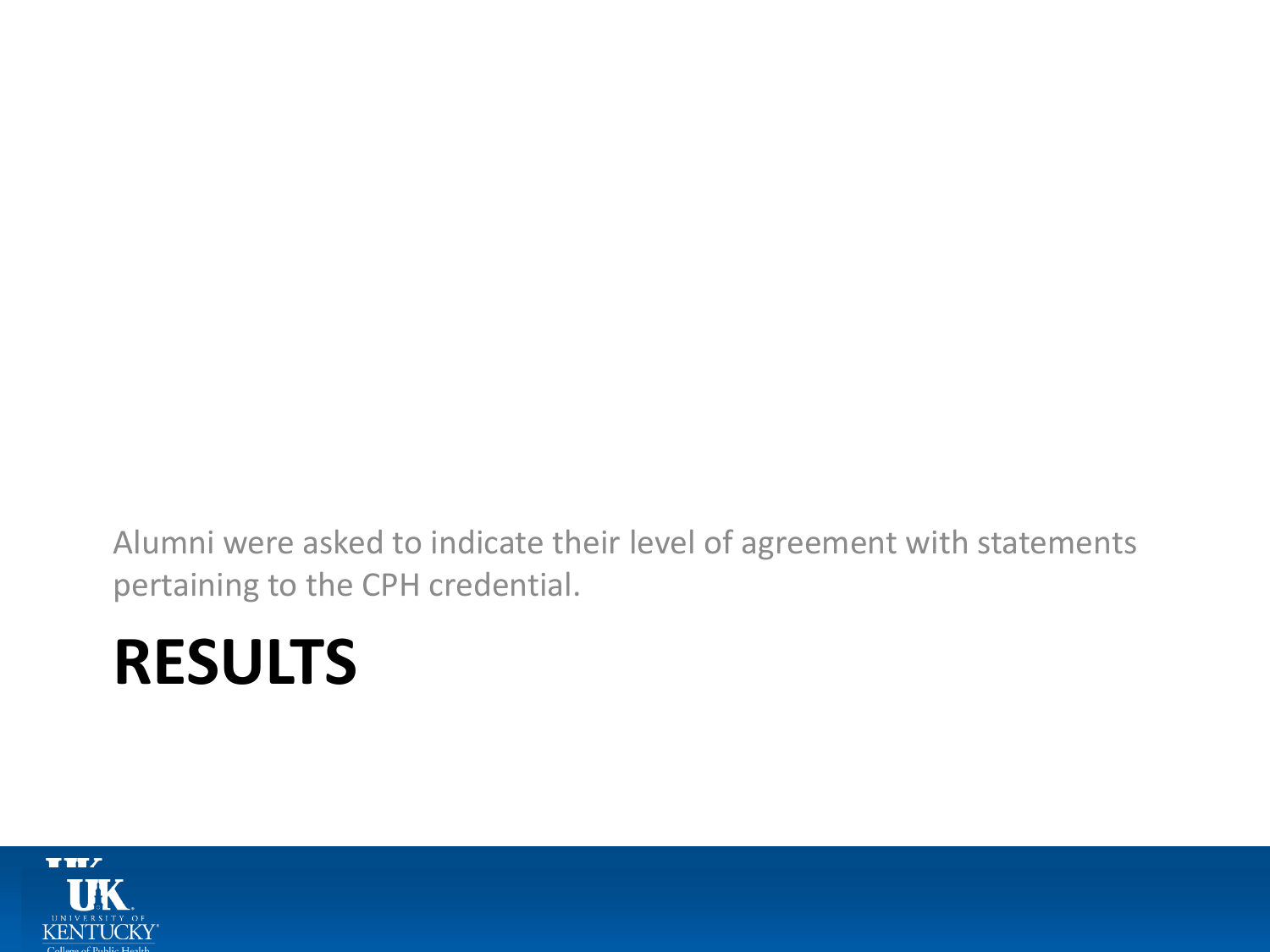## Participation

• 23 individuals clicked on/started the survey but only 18 submitted it.

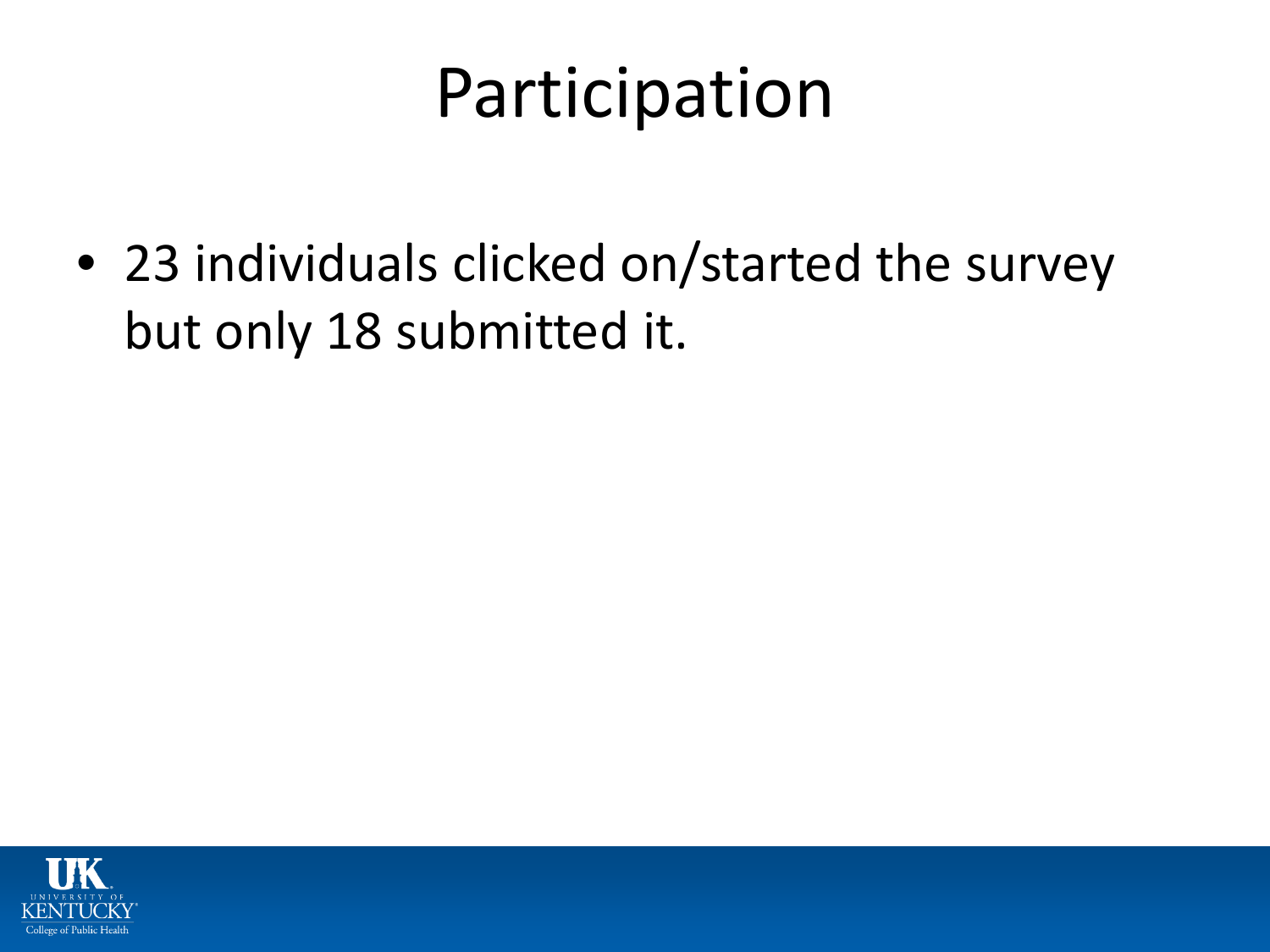# "What was your area of concentration?"



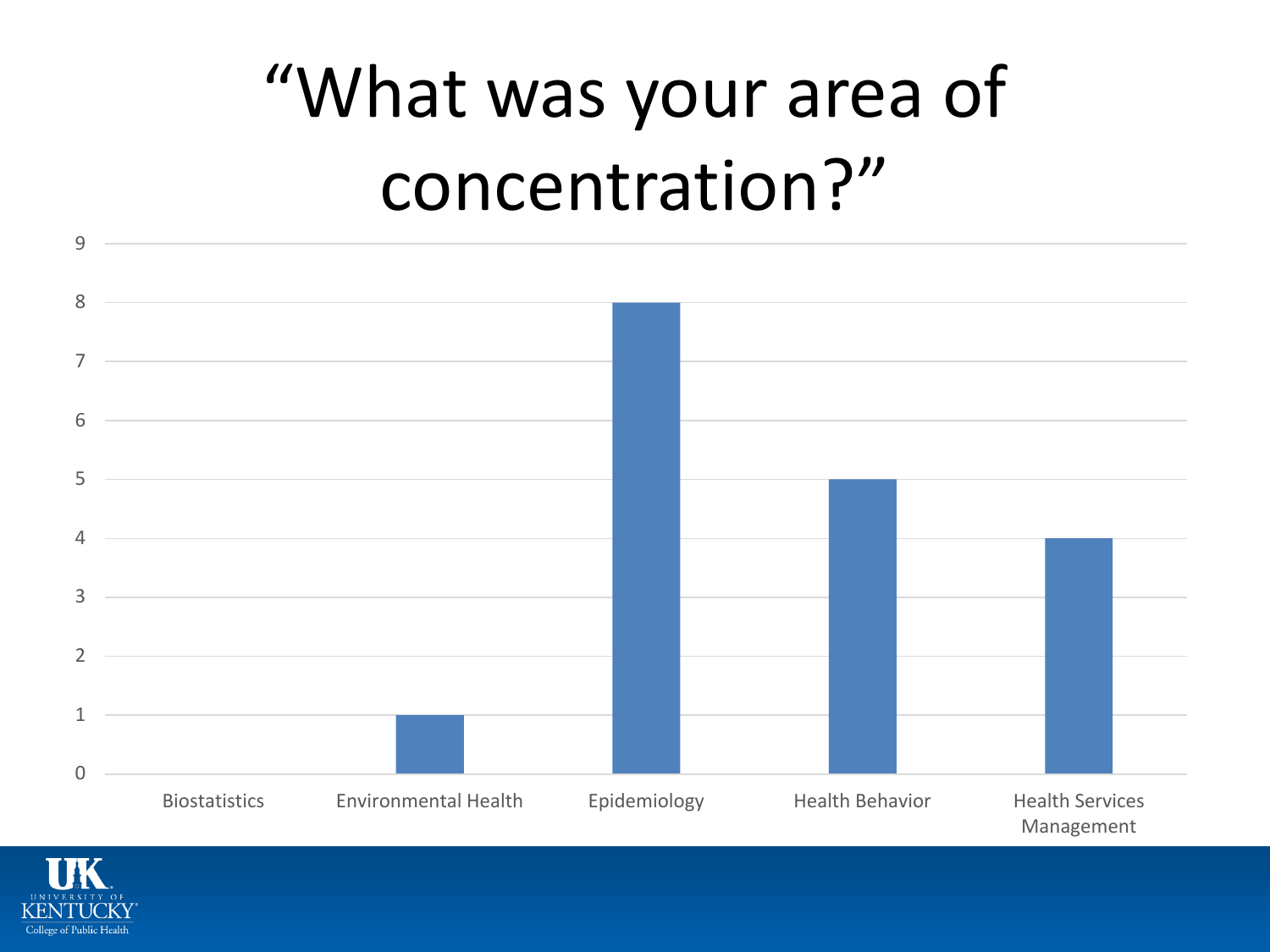## "Obtaining the CPH made me more marketable to potential employers."



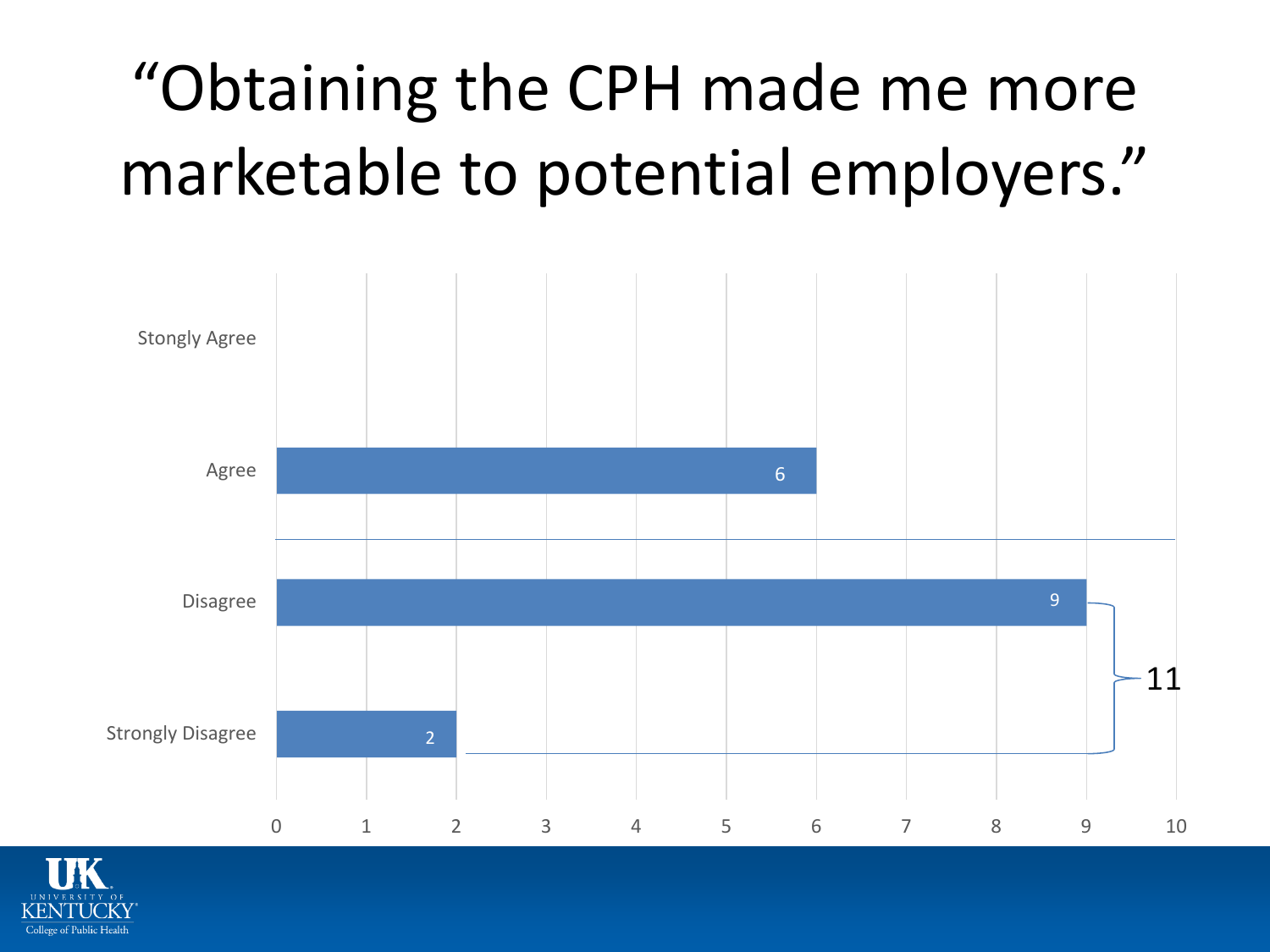## "The CPH credential gave me a competitive advantage over those who were not certified during my job search."



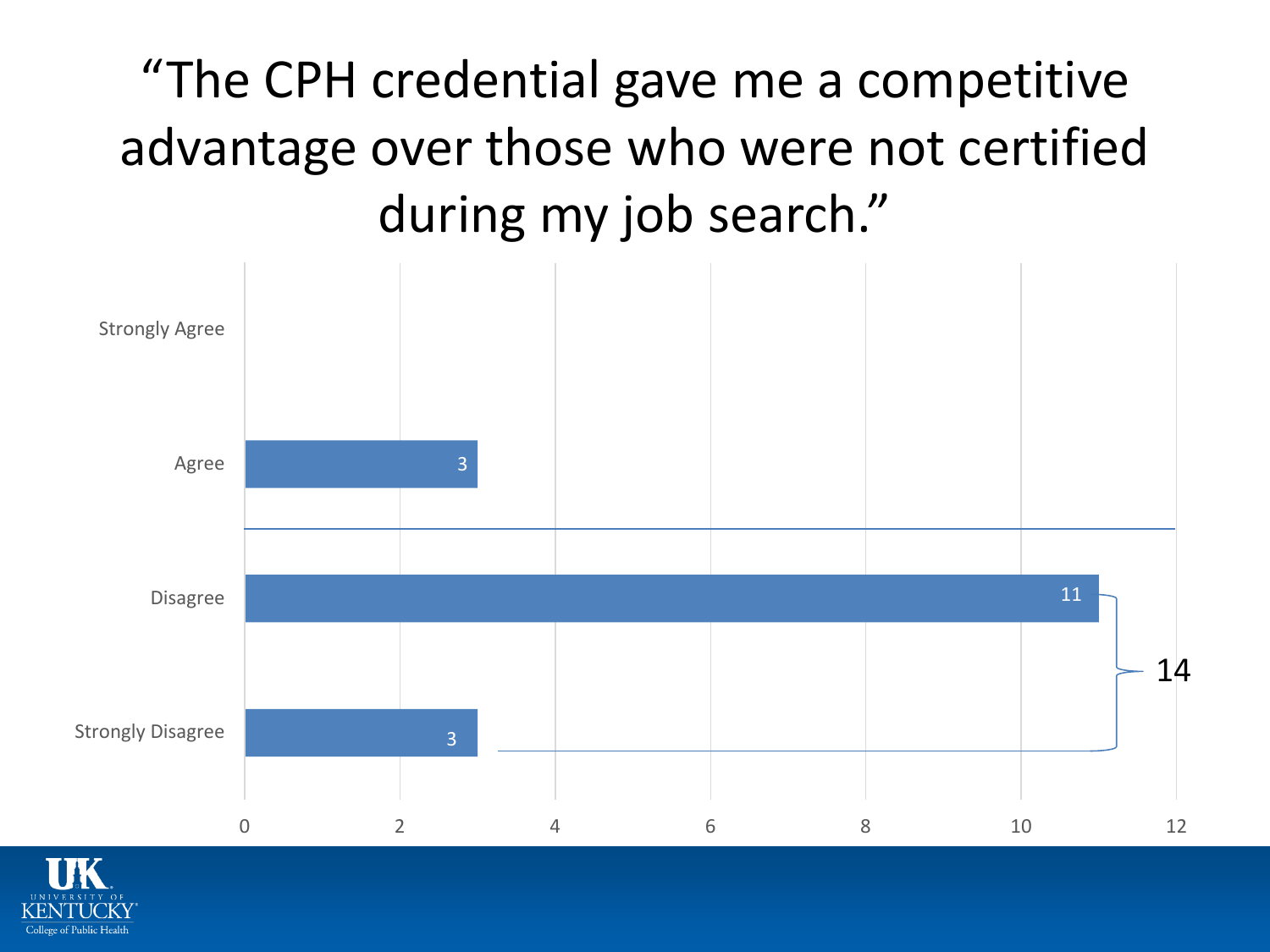# "Public Health employers value the CPH credential."



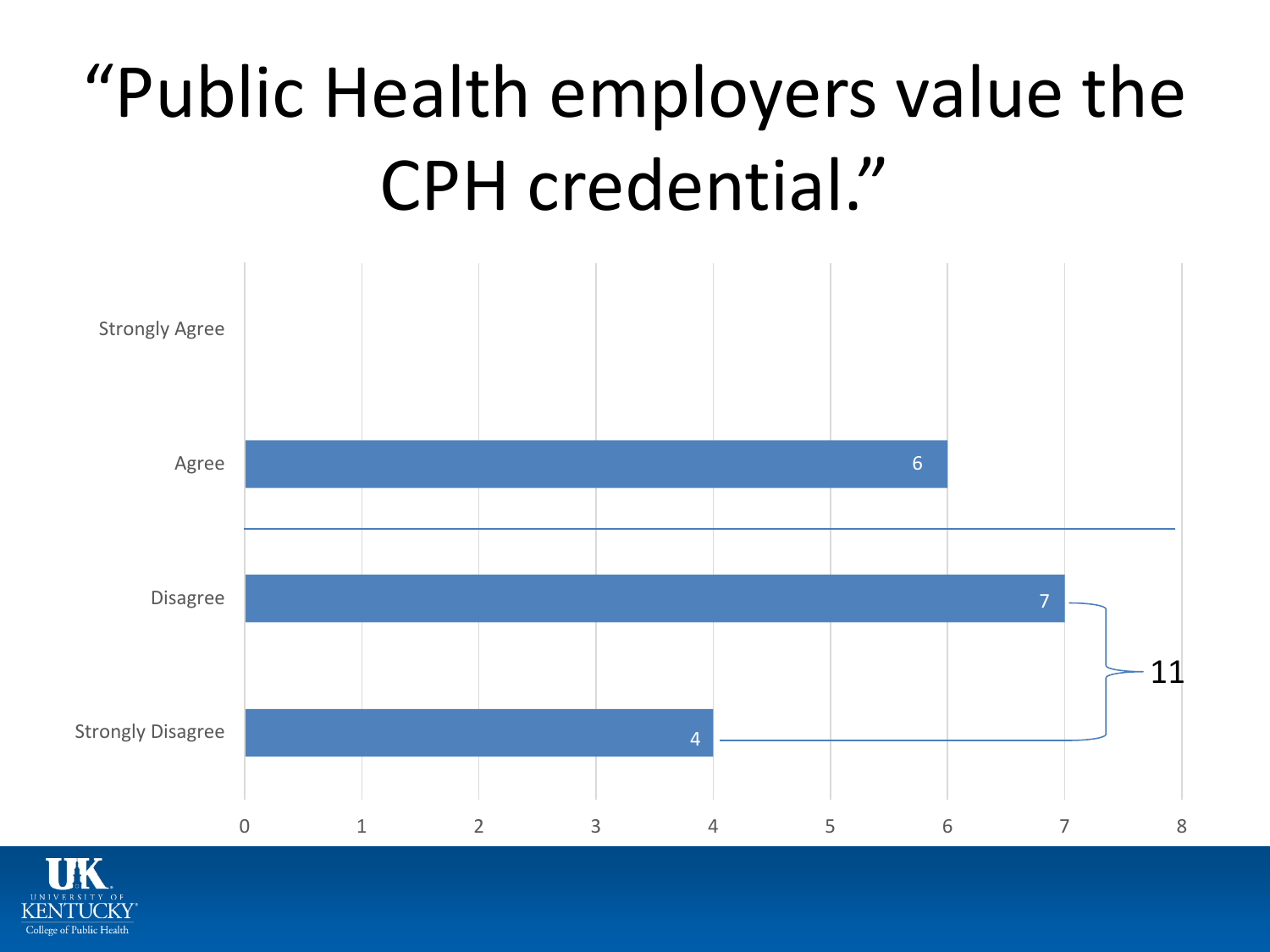# "Future graduates would benefit from obtaining the CPH credential."



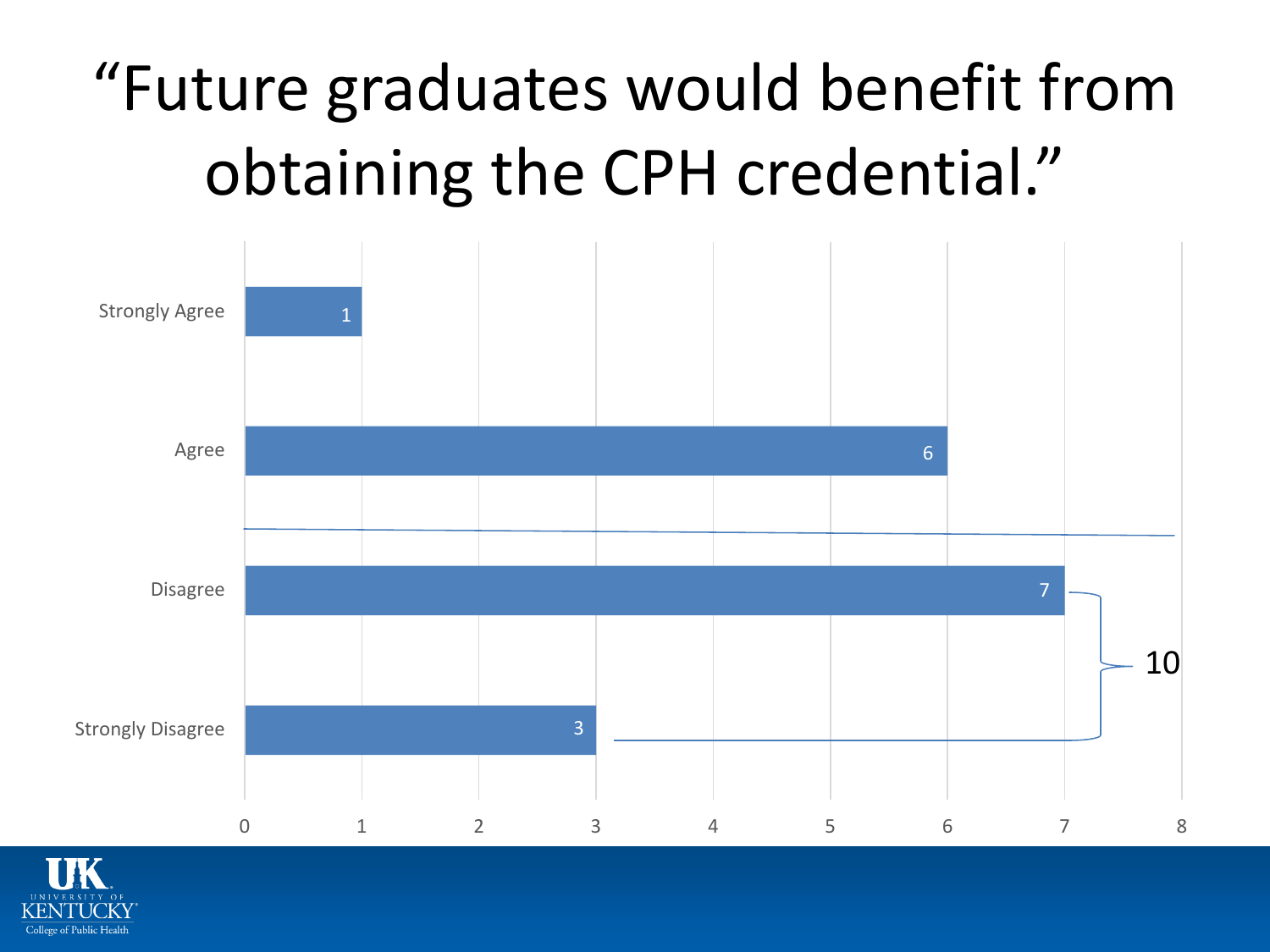At the end of the survey, alumni were given one more opportunity to provide any other comments or feedback regarding the value of the CPH credential.

## **COMMENTS**

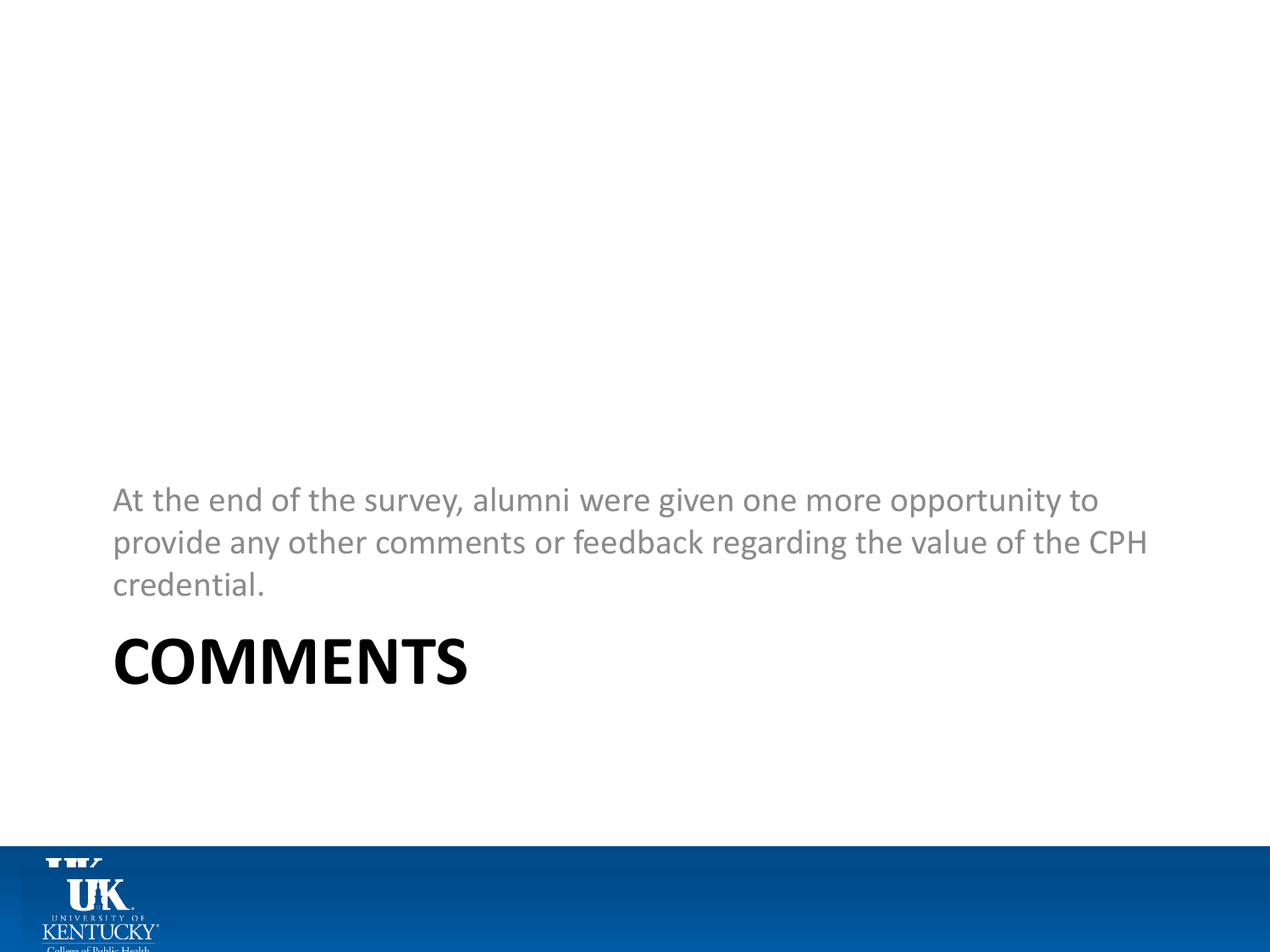"I didn't bother to renew my CPH certification because the cost and requirements for maintaining the CPH certification were not practical at the time. The CPH certification should not expire in the first 2 years post exam. 5 or 10 years is reasonable, but the amount of CE credit and money that was required within 2 years of sitting the exam was not a reasonable request for a recent graduate. The CPH certification did not benefit me in any way during job searches. The MPH degree and internship experience were really all that mattered when it came to seeking employment."

"The CPH certification has not helped me at all and was a total waste of my time and money."

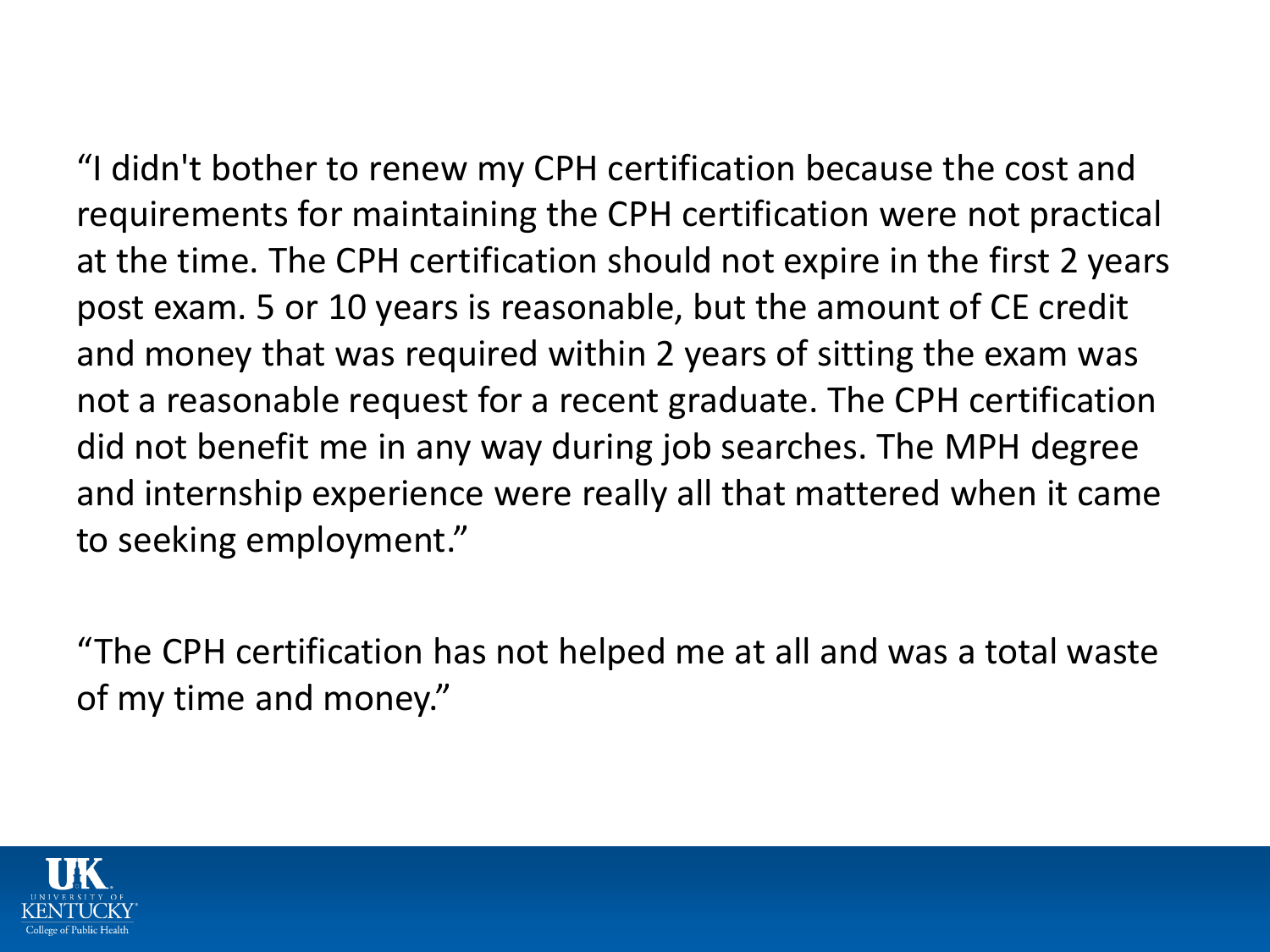"I think that it is a valuable process (i.e. reviewing material from all core areas, etc), but I do not feel that it gives a competitive advantage (that is, to someone who already has a MPH). I'm not sure that it is a wise use of resources for UK to pay for students' exam fees, unless the CPH credential starts gaining more recognition by employers. Perhaps a 'splitting the cost' alternative would be better -- it would save UK money and would also encourage students to take the exam more seriously (i.e. study)."

"I was surprised to learn that employers were not familiar with the CPH credential. I believe that taking the exam confirmed my public health knowledge but it was not an advantage when it came to applying for jobs post graduation. Perhaps this credential will become more common and valuable in the future."

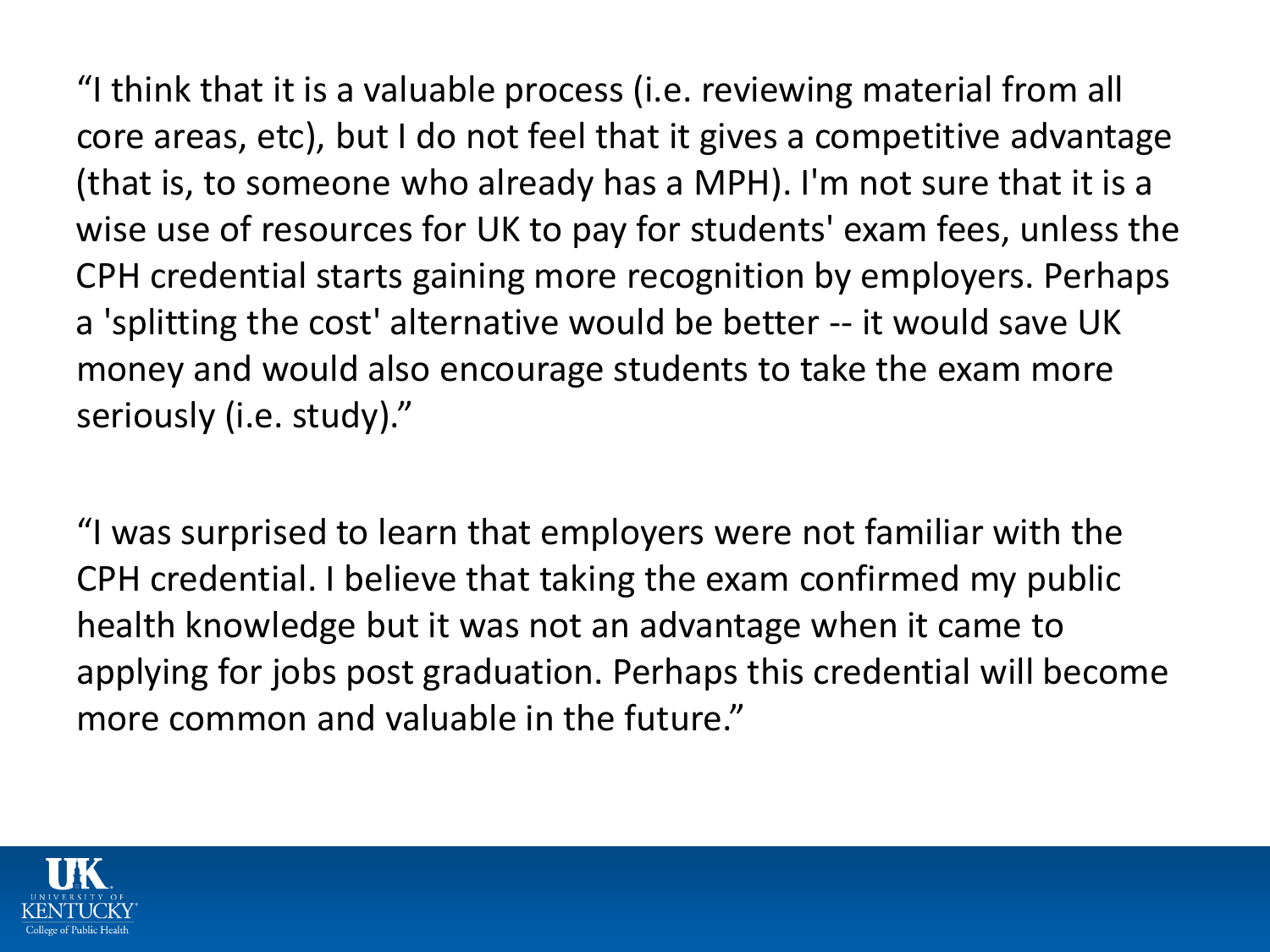"CPH credential is testing that an individual has a good command on skills learned during MPH. I believe what the employers are looking for are more of hands on experience. They are more interested in knowing what projects a candidate was involved in, what was their role, what they have accomplished, what they have learned, what skills they applied, what skills they have developed, which statistical software the candidate is good at, how are they communication and interpersonal skills. They want to know enthusiasm, willingness to listen and learn, adapt to the systems and be a good team player. I believe the MPH faculty have and should continue to bring real world experiences into class activity. That is the way to go."

"I think that it helped in the job search a little, but now that I'm employed there's no real benefit. However if at some point in the future it becomes recommended or mandatory, I won't have to worry about taking the exam then. I do think in the future it will be more important to have CPH status, even though it's not important now."

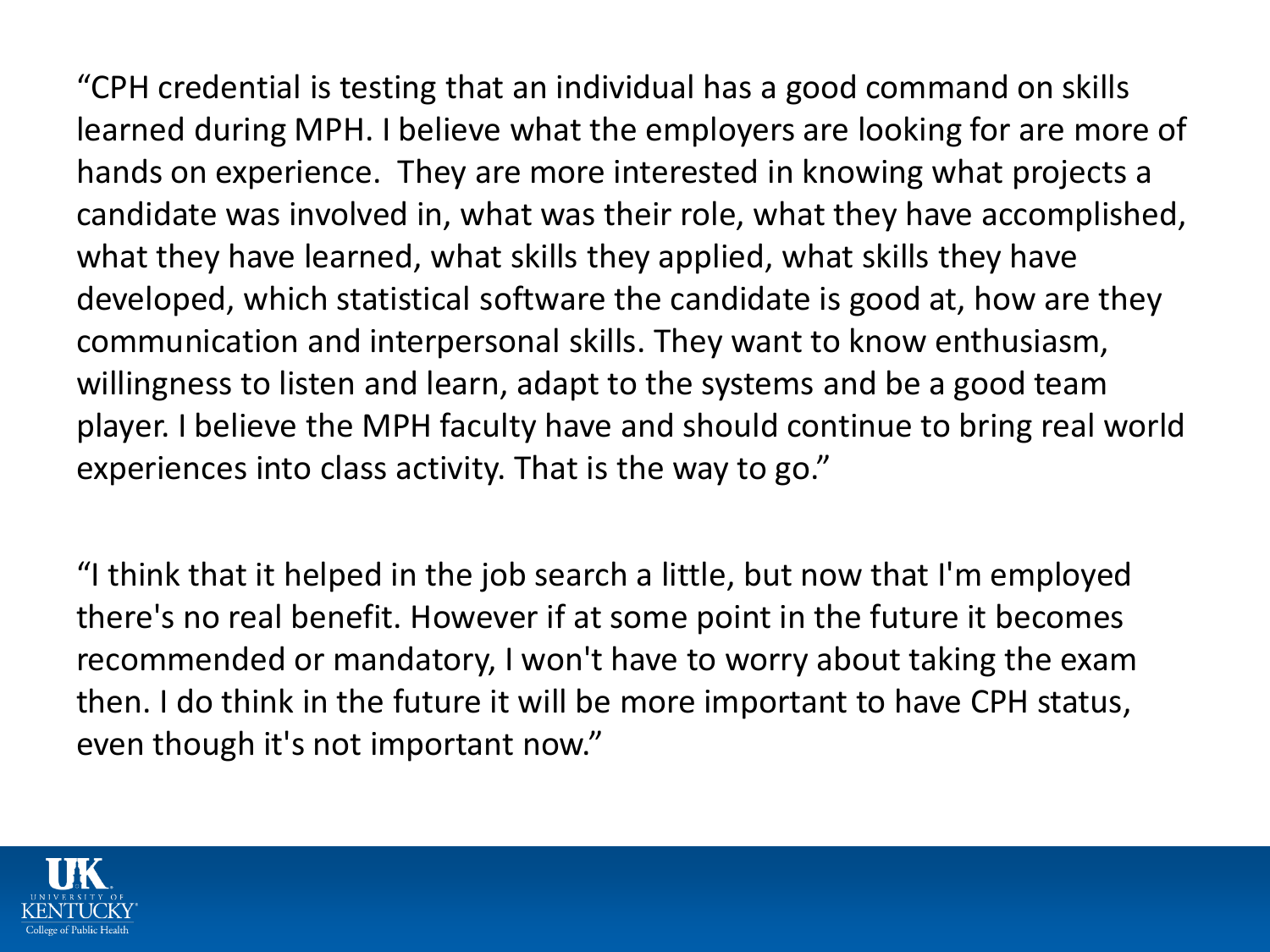"The biggest benefit I have gotten from being CPH certified is access to mailing lists that have kept me up to date on trends, current research, job openings, etc. My employer (local health department) has never heard of the CPH. I am also CHES certified and have found that to be much more valuable, especially as far as job prospects go, and was also required by my employer. If students have to choose between one of the two, I would encourage them to become CHES certified over CPH. Overall I am satisfied with the CPH credential because my test fee was funded by UK. If I had paid for it myself, I would be unhappy with that choice."

"Many fellowships, especially those sponsored by ASPPH, prefer to select candidates with the CPH credential."

"Preparation for CPH examination expands one's knowledge of public health principles. It's a worthwhile investment."

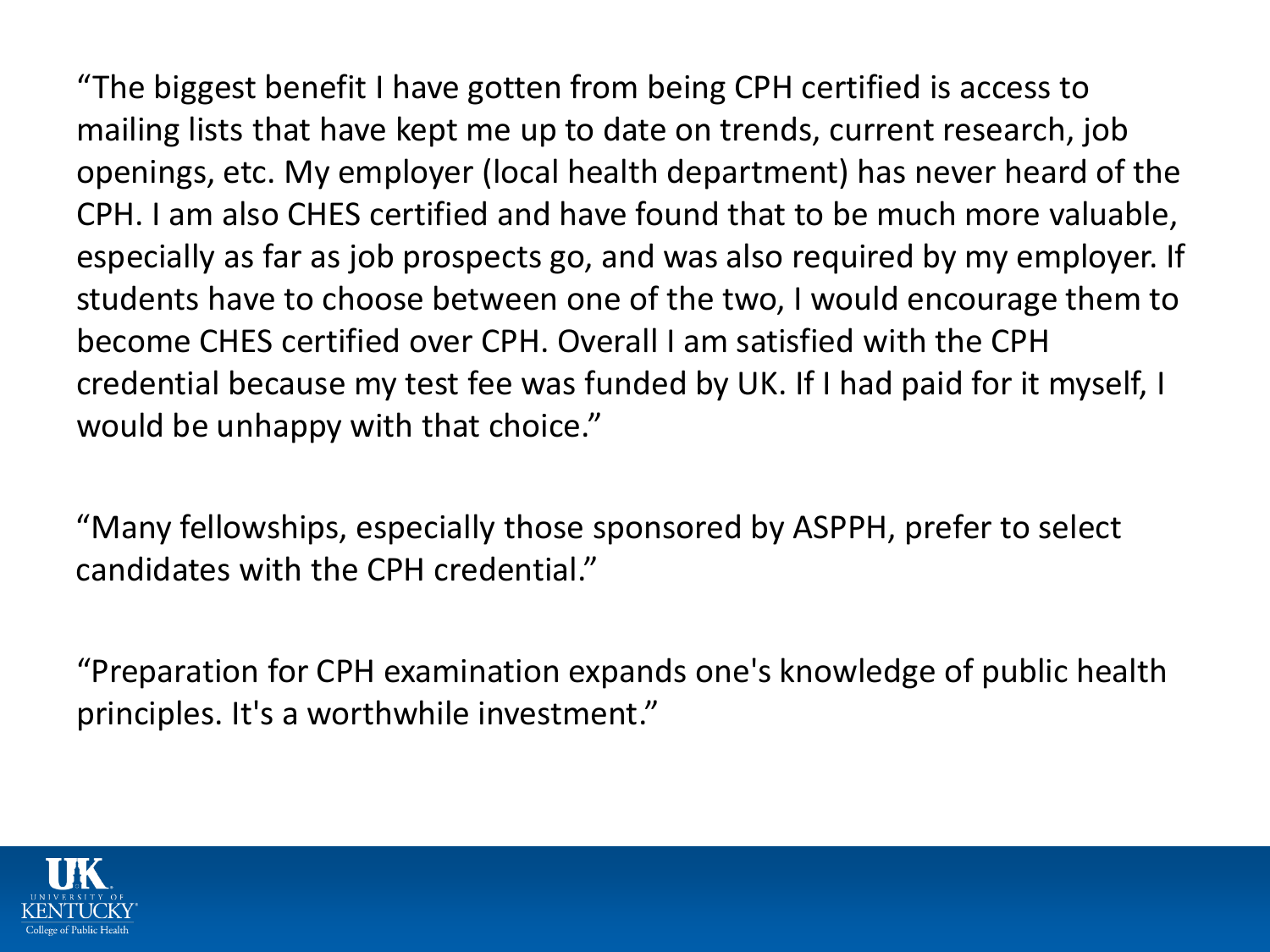"I really don't think that the CPH gave me any advantage in the job search. Of course, it looks good on the resume but my educational background and experiences set me apart from candidates. The CPH was probably just the cherry on top. I have worked in the university setting and now the local health department and none of my colleagues knew what a CPH was. The only benefit to having the CPH is forcing yourself to keep current in public health competencies."

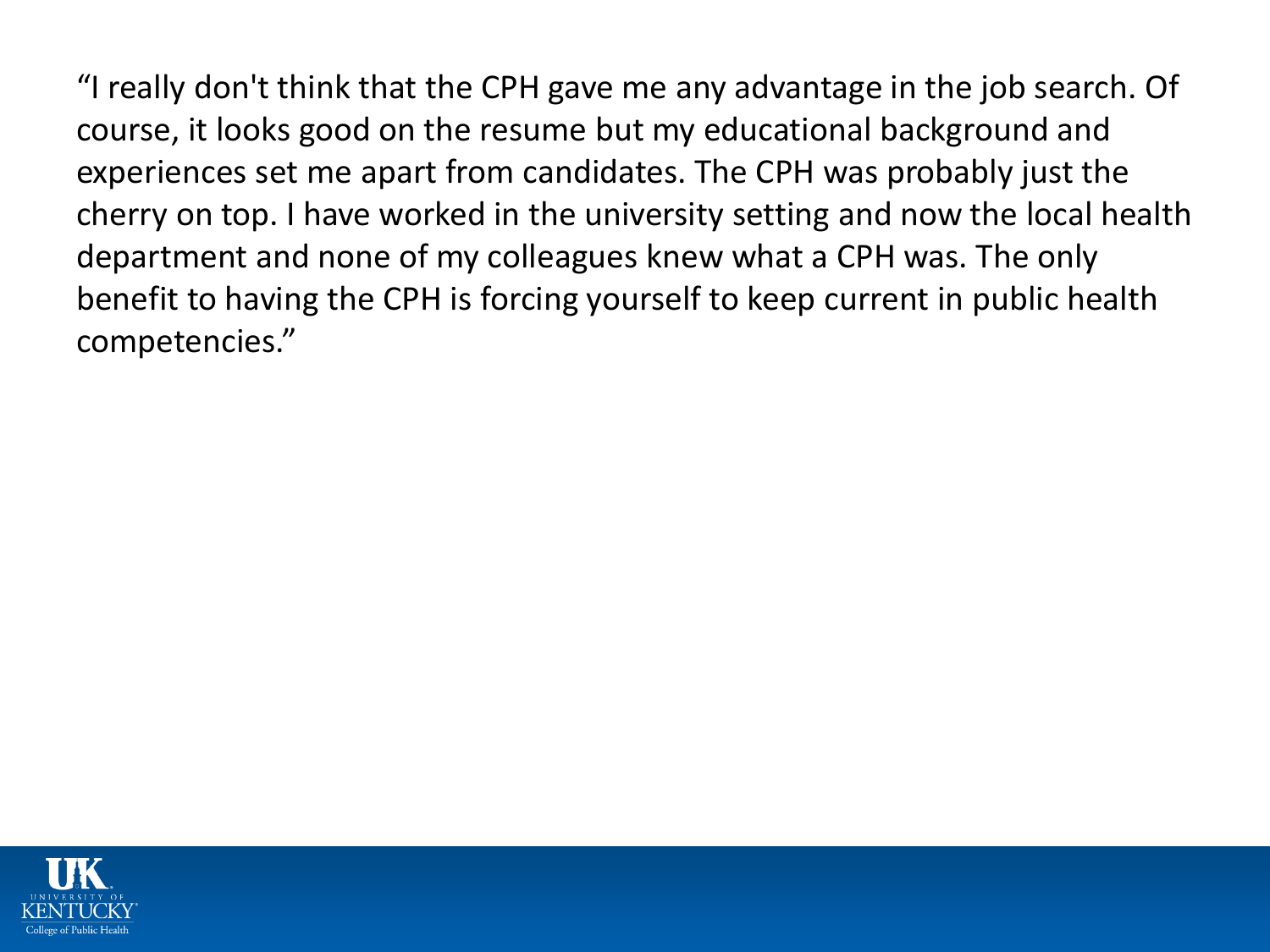**Initial Report**<br>Last Modified: 12/02/2014<br>**1.** What year did you graduate from the MPH program?

| <b>Text Response</b>          |       |
|-------------------------------|-------|
| 2008                          |       |
| 2012                          |       |
| 2010                          |       |
| 2012                          |       |
| graduate of DrPH program 2014 |       |
| 2014                          |       |
| 2012                          |       |
| 2013                          |       |
| 2013                          |       |
| 2013                          |       |
| 2012                          |       |
| DrPH - 2010                   |       |
| 2009                          |       |
| 2010                          |       |
| 2014                          |       |
| 2011                          |       |
| 2012                          |       |
| 2013                          |       |
| <b>Statistic</b>              | Value |

| <b>Statistic</b>       | Value                   |
|------------------------|-------------------------|
| <b>Total Responses</b> | $\epsilon$<br><b>10</b> |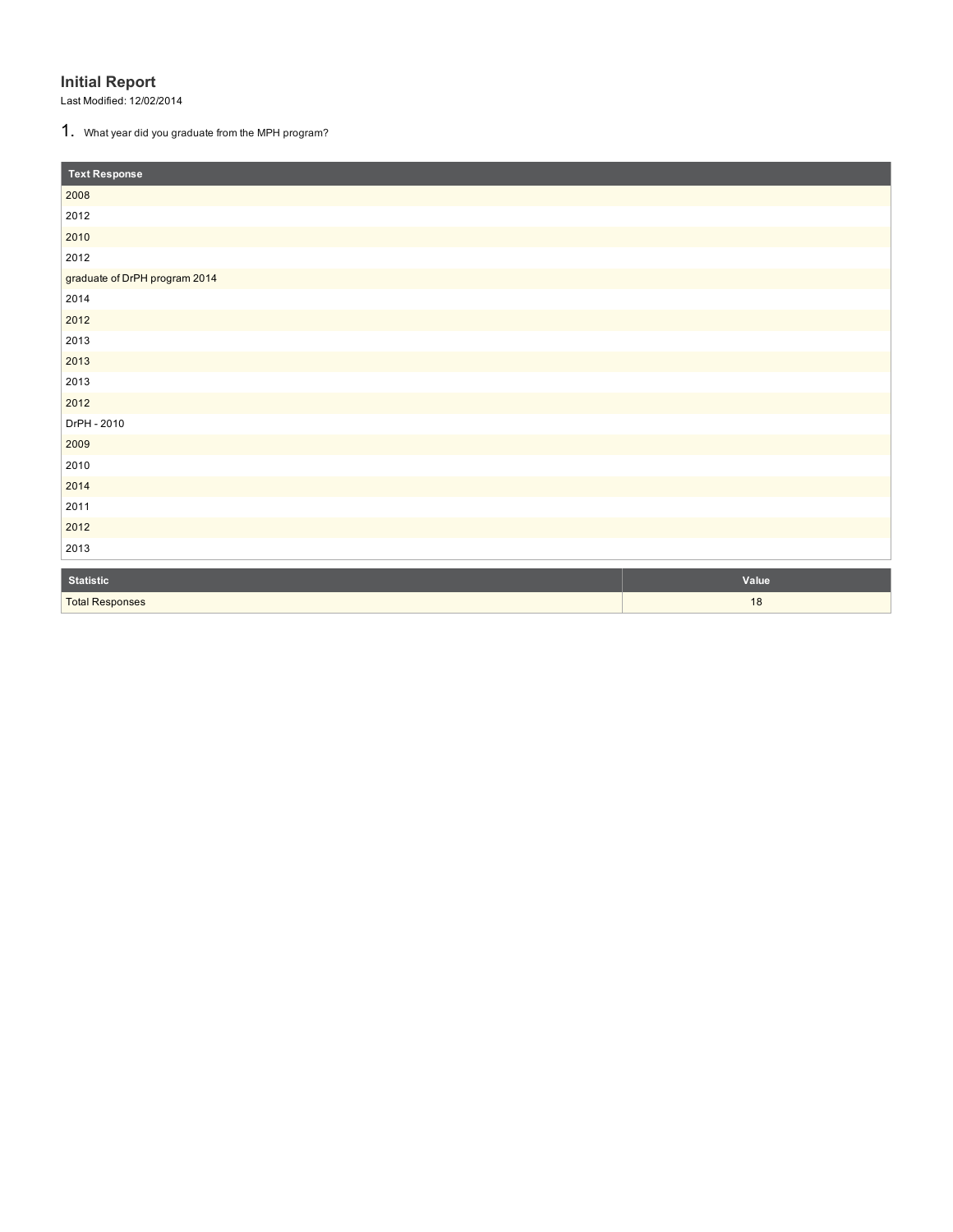### $2.$  What was your area of concentration?

| #                       | Answer                            | <b>Bar</b> | Response       | %     |
|-------------------------|-----------------------------------|------------|----------------|-------|
| $\overline{\mathbf{A}}$ | <b>Biostatistics</b>              |            | $\mathbf 0$    | $0\%$ |
| $\overline{2}$          | <b>Environmental Health</b>       |            |                | 6%    |
| 3                       | Epidemiology                      |            | 8              | 44%   |
| $\overline{4}$          | <b>Health Behavior</b>            |            | 5              | 28%   |
| 5                       | <b>Health Services Management</b> |            | $\overline{4}$ | 22%   |
|                         | Total                             |            | 18             |       |
|                         |                                   |            |                |       |
|                         | <b>Statistic</b>                  |            | Value          |       |
| $Min$ $bin$             |                                   |            | $\Omega$       |       |

| Min Value                 |      |
|---------------------------|------|
| Max Value                 | ີ    |
| Mean                      | 3.67 |
| Variance                  | 0.82 |
| <b>Standard Deviation</b> | 0.91 |
| <b>Total Responses</b>    | 18   |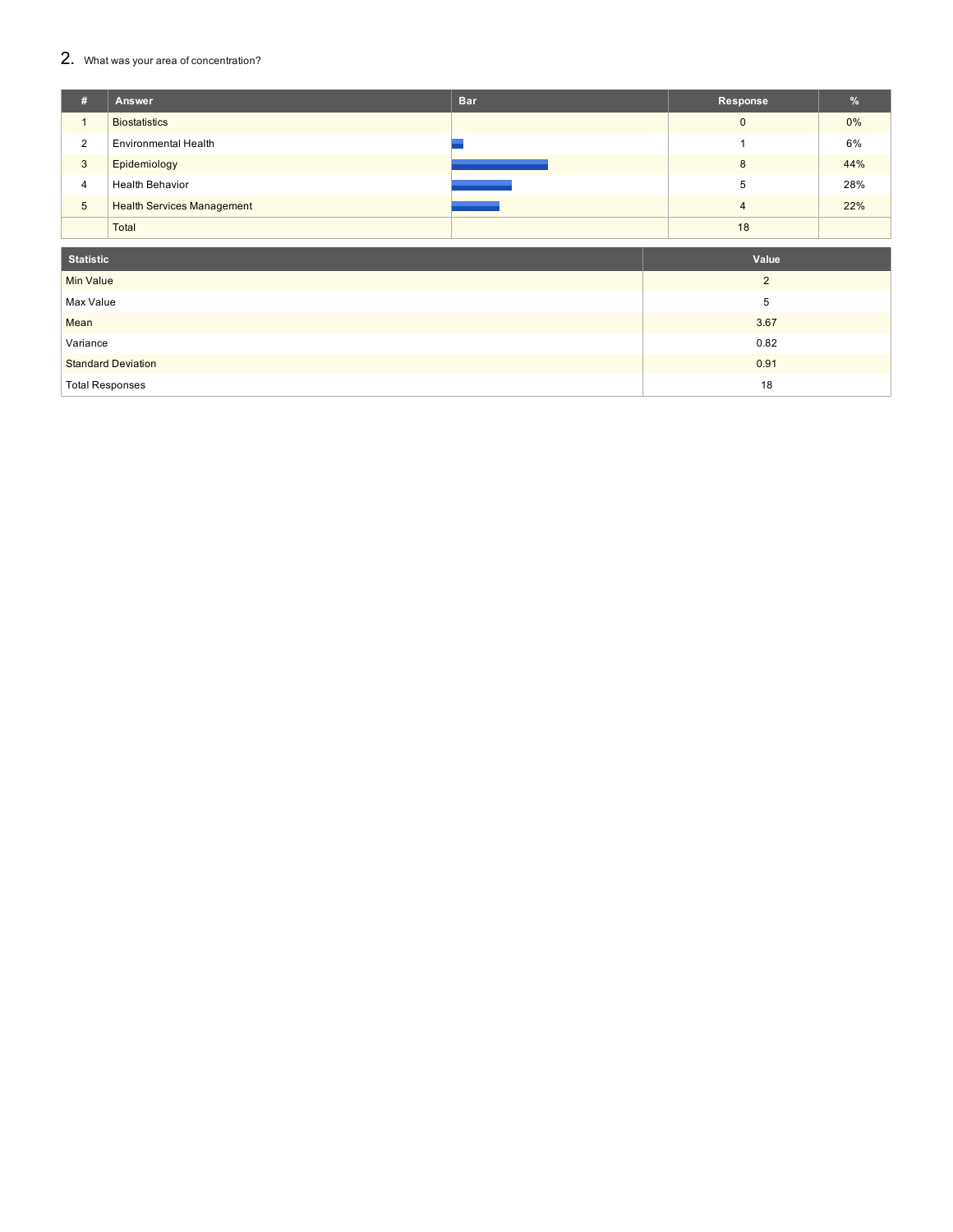### $3.$  When did you obtain your CPH certification?

| <b>Text Response</b>                                |       |
|-----------------------------------------------------|-------|
| 2011                                                |       |
| 2012                                                |       |
| 2010                                                |       |
| 2012?                                               |       |
| 2013                                                |       |
| May 2014                                            |       |
| 2012                                                |       |
| A couple of months prior to the May 2013 graduation |       |
| 2013                                                |       |
| 2013                                                |       |
| I did not pass the examination                      |       |
| 2010                                                |       |
| 2010                                                |       |
| 2010                                                |       |
| Full status in May 2014                             |       |
| 2011                                                |       |
| 2013                                                |       |
| <b>Statistic</b>                                    | Value |
| <b>Total Responses</b>                              | 17    |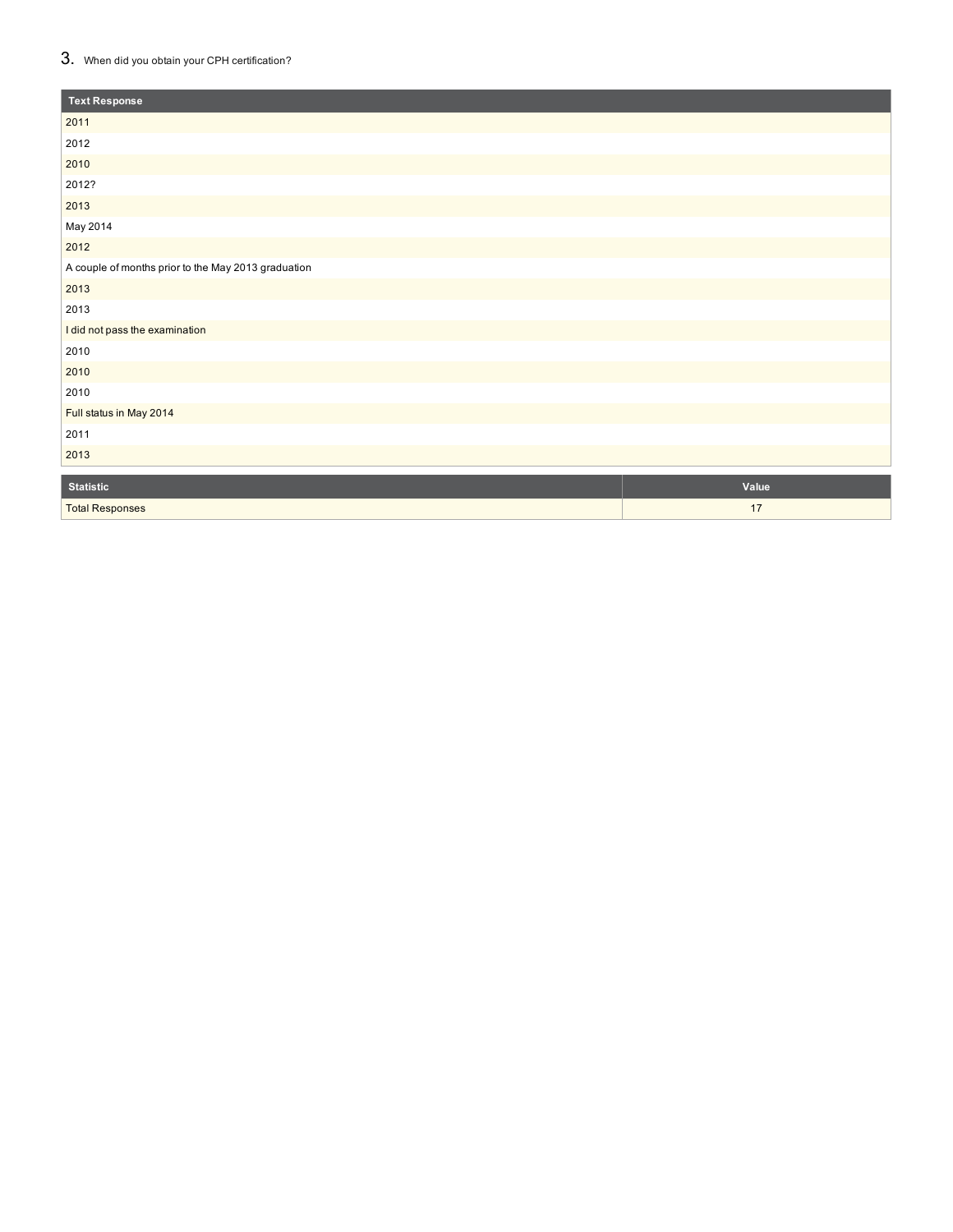### 4. Obtaining the CPH credential made me more marketable to potential employers.

| #              | <b>Answer</b>            | <b>Bar</b> | Response | %   |
|----------------|--------------------------|------------|----------|-----|
|                | <b>Strongly Disagree</b> |            | ◠        | 12% |
| 2              | Disagree                 |            | 9        | 53% |
| 3              | Agree                    |            | 6        | 35% |
| $\overline{4}$ | <b>Strongly Agree</b>    |            | 0        | 0%  |
|                | Total                    |            | 17       |     |

| <b>Statistic</b>          | Value |
|---------------------------|-------|
| Min Value                 |       |
| Max Value                 | 3     |
| Mean                      | 2.24  |
| Variance                  | 0.44  |
| <b>Standard Deviation</b> | 0.66  |
| <b>Total Responses</b>    | 17    |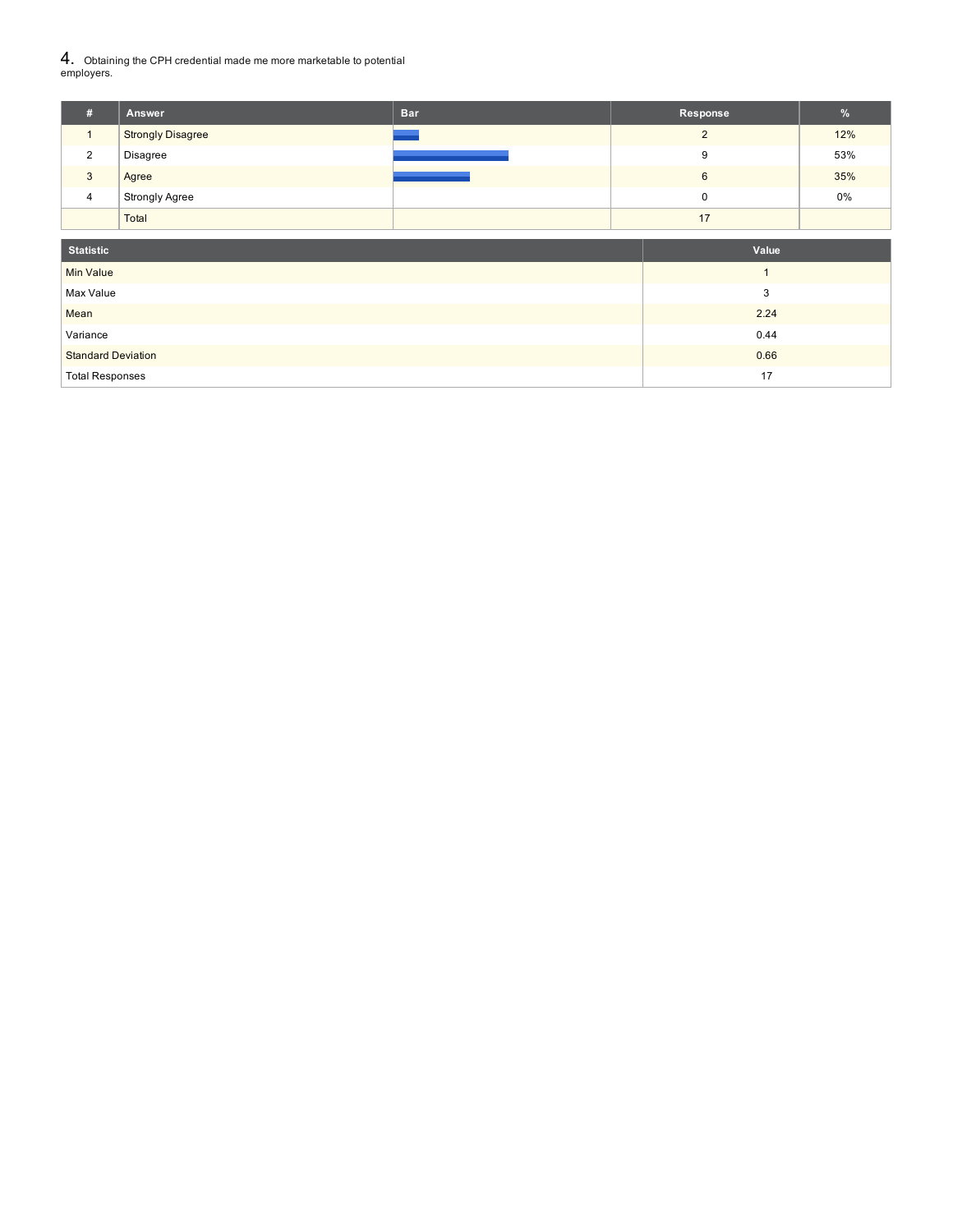## $5_\cdot$  The CPH credential gave me a competitive advantage over those who were<br>not certified during my job search.

| #              | <b>Answer</b>            | <b>Bar</b> | Response | %   |
|----------------|--------------------------|------------|----------|-----|
|                | <b>Strongly Disagree</b> |            | 3        | 18% |
| $\overline{2}$ | Disagree                 |            | 11       | 65% |
| 3              | Agree                    |            | 3        | 18% |
| 4              | <b>Strongly Agree</b>    |            | 0        | 0%  |
|                | Total                    |            | 17       |     |

| <b>Statistic</b>          | Value |
|---------------------------|-------|
| <b>Min Value</b>          |       |
| Max Value                 | 3     |
| Mean                      | 2.00  |
| Variance                  | 0.38  |
| <b>Standard Deviation</b> | 0.61  |
| <b>Total Responses</b>    | 17    |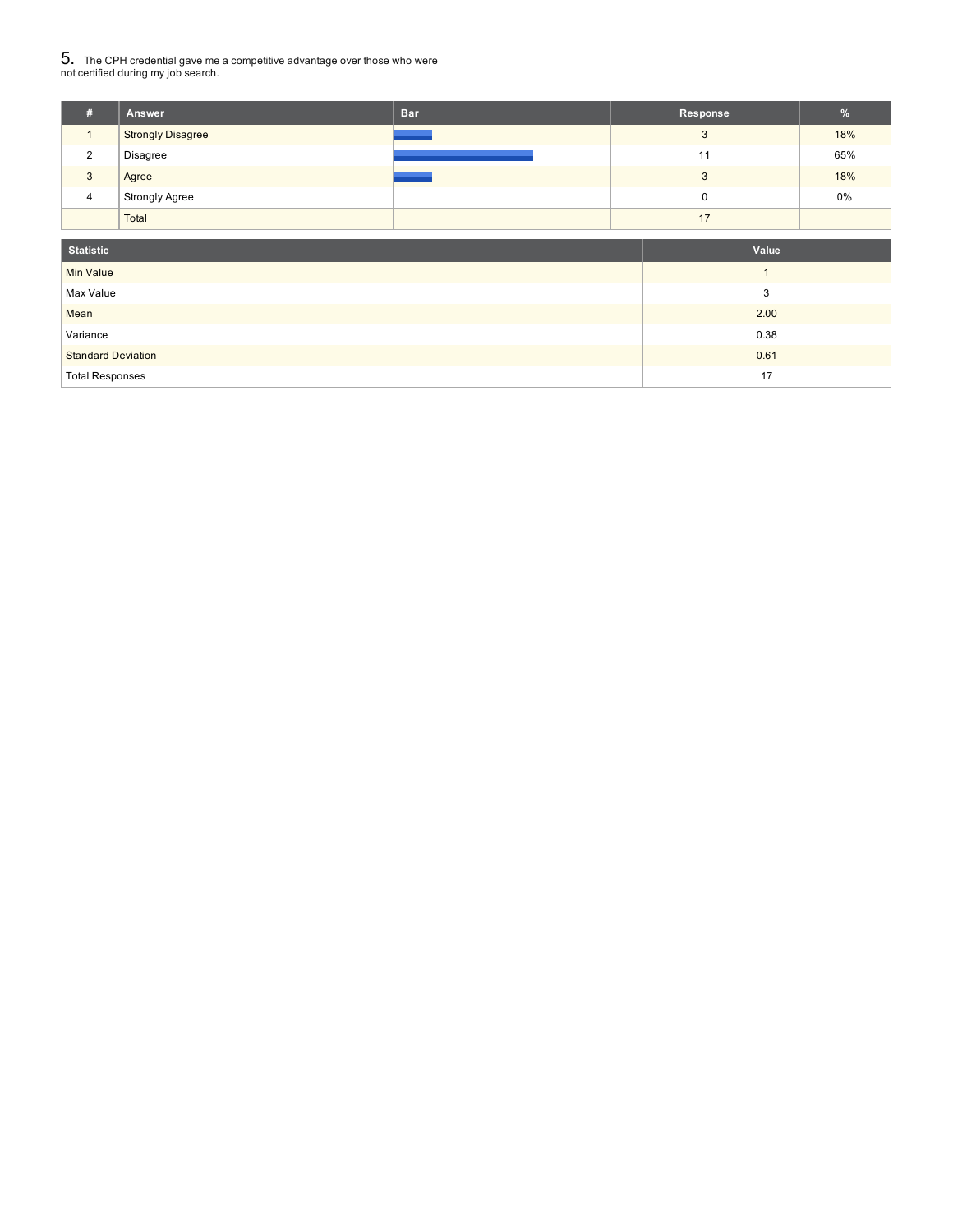### 6. Public Health employers value the CPH credential.

| #                         | Answer                   | <b>Bar</b> | Response       | %     |
|---------------------------|--------------------------|------------|----------------|-------|
| $\mathbf{1}$              | <b>Strongly Disagree</b> |            | $\overline{4}$ | 24%   |
| 2                         | Disagree                 |            | $\overline{ }$ | 41%   |
| 3                         | Agree                    |            | 6              | 35%   |
| $\overline{4}$            | <b>Strongly Agree</b>    |            | $\pmb{0}$      | $0\%$ |
|                           | Total                    |            | 17             |       |
| <b>Statistic</b>          |                          |            | Value          |       |
| <b>Min Value</b>          |                          |            |                |       |
|                           |                          |            |                |       |
| Max Value                 |                          |            | 3              |       |
| Mean                      |                          |            | 2.12           |       |
| Variance                  |                          |            | 0.61           |       |
| <b>Standard Deviation</b> |                          |            | 0.78           |       |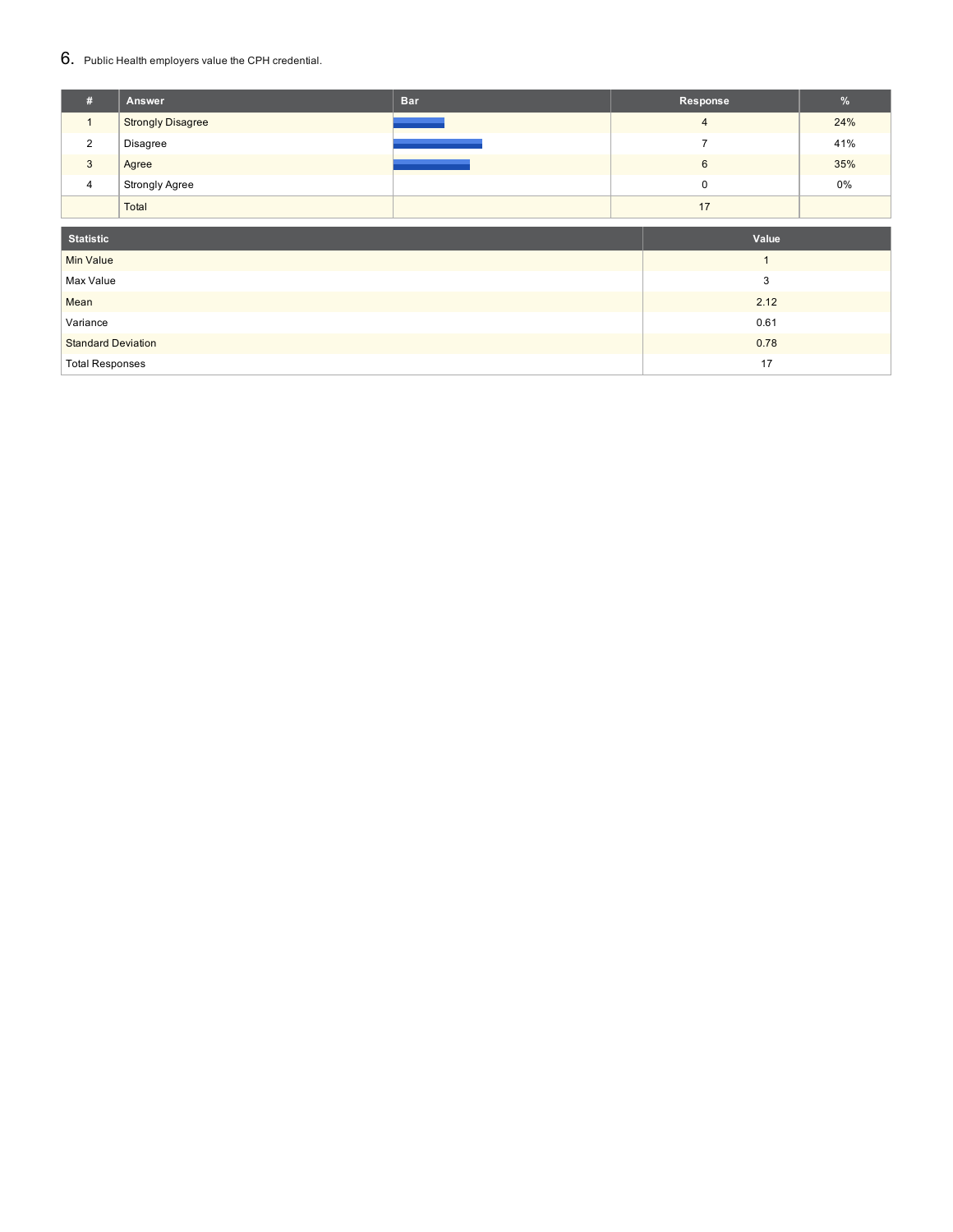## 7. Because of its focus on life-long learning and professional development, having the CPH helps me stay current on best practices and education.

| #              | <b>Answer</b>            | <b>Bar</b> | Response | %   |
|----------------|--------------------------|------------|----------|-----|
|                | <b>Strongly Disagree</b> |            | 3        | 18% |
| $\overline{2}$ | Disagree                 |            | 5        | 29% |
| 3              | Agree                    |            |          | 41% |
| 4              | <b>Strongly Agree</b>    |            |          | 12% |
|                | Total                    |            | 17       |     |

| <b>Statistic</b>          | Value |
|---------------------------|-------|
| Min Value                 |       |
| Max Value                 | 4     |
| Mean                      | 2.47  |
| Variance                  | 0.89  |
| <b>Standard Deviation</b> | 0.94  |
| <b>Total Responses</b>    | 17    |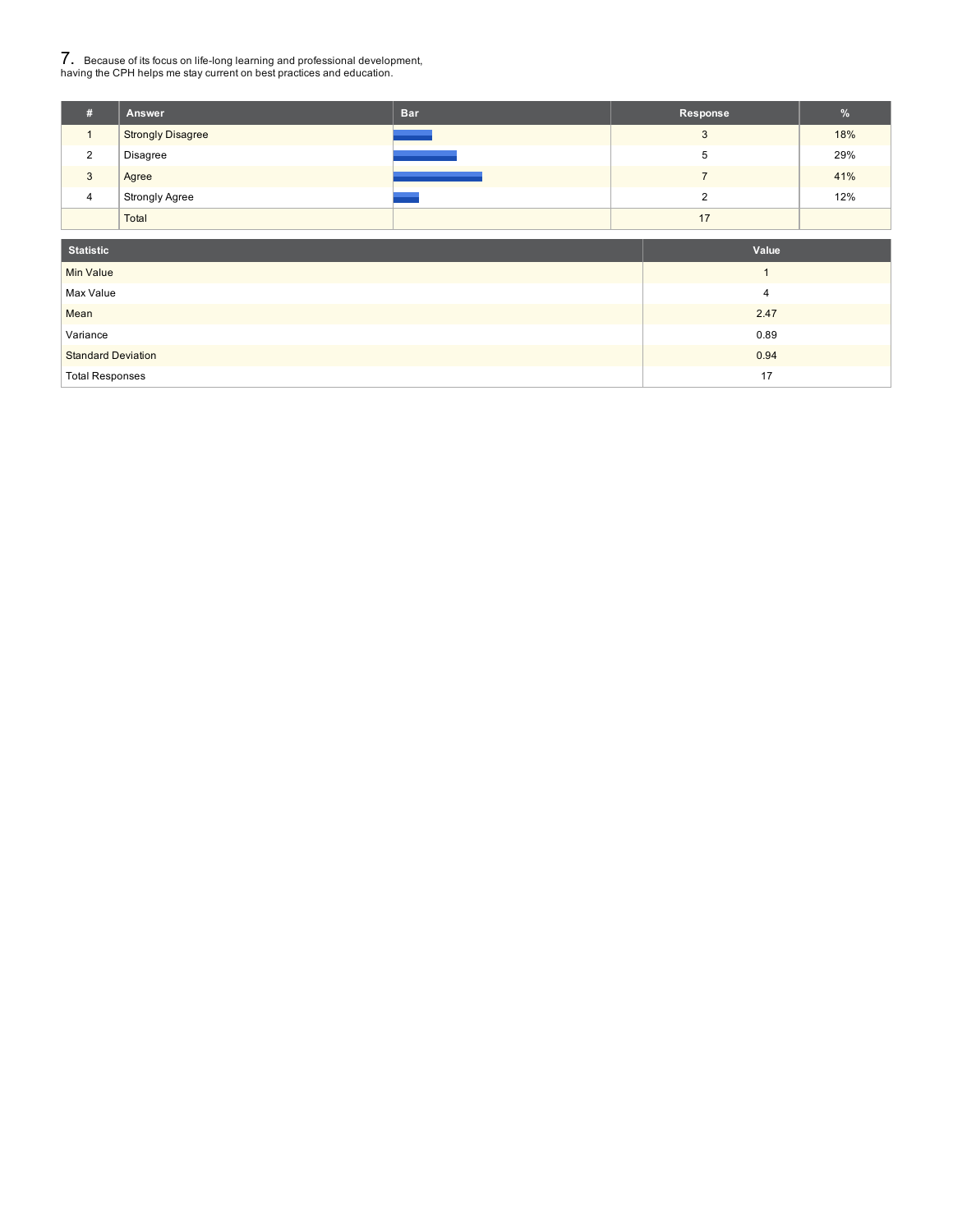## $8. \,$  Overall, the investments I made to obtain the CPH (financial, time preparing<br>for the exam, etc.) were worth it.

| # | <b>Answer</b>            | <b>Bar</b> | Response | %   |
|---|--------------------------|------------|----------|-----|
|   | <b>Strongly Disagree</b> |            | ◠        | 12% |
| 2 | Disagree                 |            | 5        | 29% |
| 3 | Agree                    |            | 9        | 53% |
| 4 | <b>Strongly Agree</b>    |            |          | 6%  |
|   | Total                    |            | 17       |     |

| <b>Statistic</b>          | Value |
|---------------------------|-------|
| Min Value                 |       |
| Max Value                 | 4     |
| Mean                      | 2.53  |
| Variance                  | 0.64  |
| <b>Standard Deviation</b> | 0.80  |
| <b>Total Responses</b>    | 17    |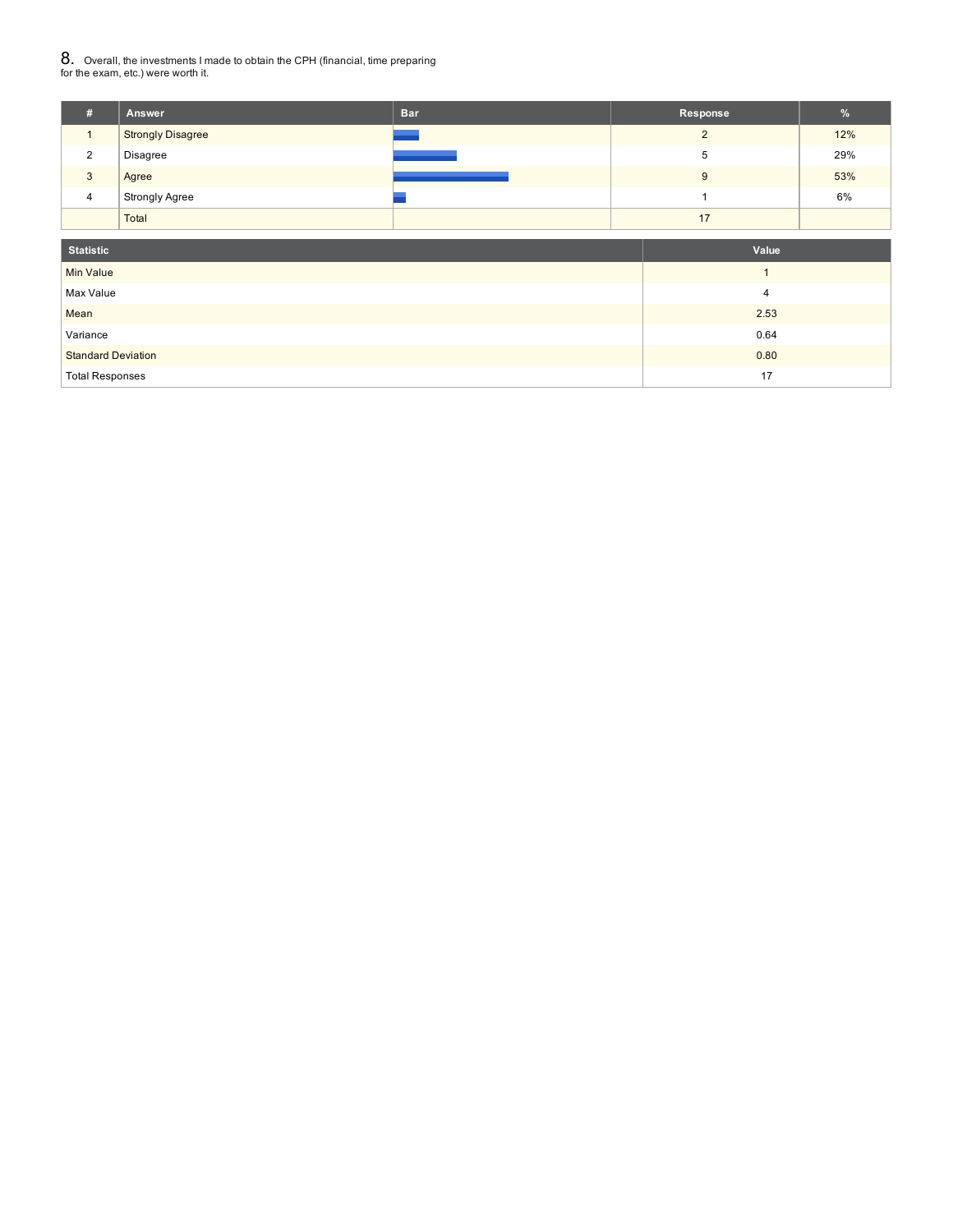### 9. Future MPH graduates would benefit from obtaining the CPH credential.

| #                | Answer                   | <b>Bar</b> | Response       | $\%$ |
|------------------|--------------------------|------------|----------------|------|
| $\mathbf{1}$     | <b>Strongly Disagree</b> |            | 3              | 18%  |
| 2                | Disagree                 |            | $\overline{7}$ | 41%  |
| $\mathbf{3}$     | Agree                    |            | 6              | 35%  |
| $\overline{4}$   | <b>Strongly Agree</b>    |            |                | 6%   |
|                  | Total                    |            | 17             |      |
|                  |                          |            |                |      |
| <b>Statistic</b> |                          |            | Value          |      |
|                  |                          |            |                |      |
| Min Value        |                          |            |                |      |
| Max Value        |                          |            | $\overline{4}$ |      |
| Mean             |                          |            | 2.29           |      |
| Variance         |                          |            | 0.72           |      |

Total Responses 2008 and 2009 and 2009 and 2009 and 2009 and 2009 and 2009 and 2009 and 2009 and 2009 and 2009 and 2009 and 2009 and 2009 and 2009 and 2009 and 2009 and 2009 and 2009 and 2009 and 2009 and 2009 and 2009 and